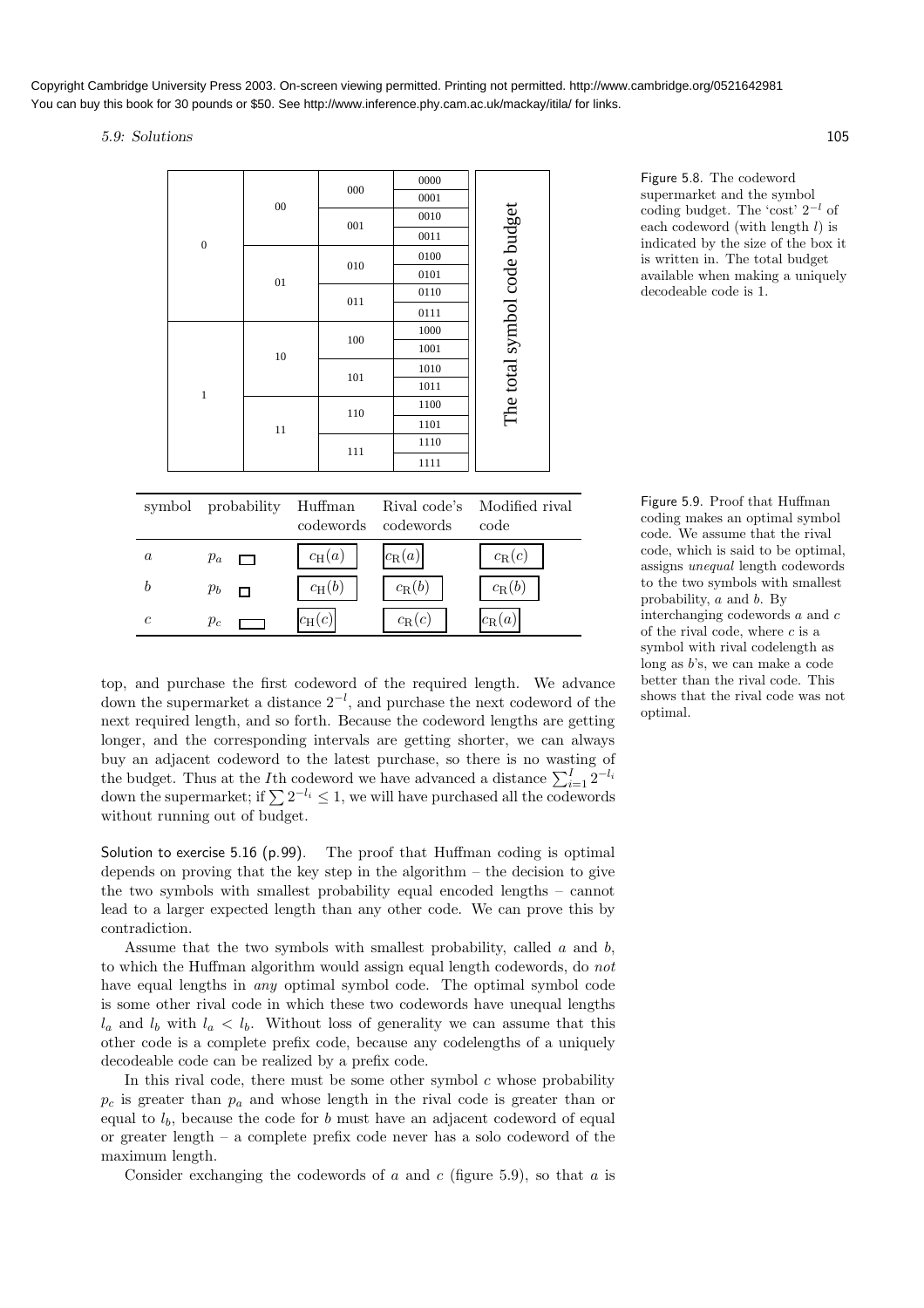encoded with the longer codeword that was  $c$ 's, and  $c$ , which is more probable than a, gets the shorter codeword. Clearly this reduces the expected length of the code. The change in expected length is  $(p_a - p_c)(l_c - l_a)$ . Thus we have contradicted the assumption that the rival code is optimal. Therefore it is valid to give the two symbols with smallest probability equal encoded lengths. Huffman coding produces optimal symbol codes.  $\Box$ 

Solution to exercise 5.21 (p.102). A Huffman code for  $X^2$  where  $\mathcal{A}_X = \{0, 1\}$ and  $\mathcal{P}_X = \{0.9, 0.1\}$  is  $\{00, 01, 10, 11\} \rightarrow \{1, 01, 000, 001\}$ . This code has  $L(C, X^2) = 1.29$ , whereas the entropy  $H(X^2)$  is 0.938.

A Huffman code for  $X^3$  is

 $\{000, 100, 010, 001, 101, 011, 110, 111\} \rightarrow$  ${1, 011, 010, 001, 00000, 00001, 00010, 00011}.$ 

This has expected length  $L(C, X^3) = 1.598$  whereas the entropy  $H(X^3)$  is 1.4069.

A Huffman code for  $X<sup>4</sup>$  maps the sixteen source strings to the following codelengths:

{0000, 1000, 0100, 0010, 0001, 1100, 0110, 0011, 0101, 1010, 1001, 1110, 1101,  $1011, 0111, 1111$   $\rightarrow$   $\{1, 3, 3, 3, 4, 6, 7, 7, 7, 7, 7, 9, 9, 9, 10, 10\}.$ 

This has expected length  $L(C, X<sup>4</sup>) = 1.9702$  whereas the entropy  $H(X<sup>4</sup>)$  is 1.876.

When  $\mathcal{P}_X = \{0.6, 0.4\}$ , the Huffman code for  $X^2$  has lengths  $\{2, 2, 2, 2\}$ ; the expected length is 2 bits, and the entropy is 1.94 bits. A Huffman code for  $X<sup>4</sup>$  is shown in table 5.10. The expected length is 3.92 bits, and the entropy is 3.88 bits.

Solution to exercise 5.22 (p.102). The set of probabilities  $\{p_1, p_2, p_3, p_4\}$  =  $\{1/6, 1/6, 1/3, 1/3\}$  gives rise to two different optimal sets of codelengths, because at the second step of the Huffman coding algorithm we can choose any of the three possible pairings. We may either put them in a constant length code  $\{00, 01, 10, 11\}$  or the code  $\{000, 001, 01, 1\}$ . Both codes have expected length 2.

Another solution is  $\{p_1, p_2, p_3, p_4\} = \{1/5, 1/5, 1/5, 2/5\}.$ And a third is  $\{p_1, p_2, p_3, p_4\} = \{\frac{1}{3}, \frac{1}{3}, \frac{1}{3}, 0\}.$ 

Solution to exercise 5.26 (p.103). Let  $p_{\text{max}}$  be the largest probability in  $p_1, p_2, \ldots, p_I$ . The difference between the expected length L and the entropy H can be no bigger than  $\max(p_{\text{max}}, 0.086)$  (Gallager, 1978).

See exercises 5.27–5.28 to understand where the curious 0.086 comes from.

Solution to exercise 5.27 (p.103). Length – entropy =  $0.086$ .

Solution to exercise 5.31 (p.104). There are two ways to answer this problem correctly, and one popular way to answer it incorrectly. Let's give the incorrect answer first:

Erroneous answer. "We can pick a random bit by first picking a random source symbol  $x_i$  with probability  $p_i$ , then picking a random bit from  $c(x_i)$ . If we define  $f_i$  to be the fraction of the bits of  $c(x_i)$  that are 1s, we find  $C_3$ :

$$
P(\text{bit is 1}) = \sum_{i} p_i f_i \tag{5.34}
$$

$$
= 1/2 \times 0 + 1/4 \times 1/2 + 1/8 \times 2/3 + 1/8 \times 1 = 1/3.
$$
 (5.35)

 $106$   $5 - \text{Symbol Codes}$ 

| $a_i$ | $p_i$  | $l_{i}$        | $c(a_i)$ |
|-------|--------|----------------|----------|
| 0000  | 0.1296 | 3              | 000      |
| 0001  | 0.0864 | 4              | 0100     |
| 0010  | 0.0864 | 4              | 0110     |
| 0100  | 0.0864 | 4              | 0111     |
| 1000  | 0.0864 | 3              | 100      |
| 1100  | 0.0576 | $\overline{4}$ | 1010     |
| 1010  | 0.0576 | $\overline{4}$ | 1100     |
| 1001  | 0.0576 | 4              | 1101     |
| 0110  | 0.0576 | 4              | 1110     |
| 0101  | 0.0576 | 4              | 1111     |
| 0011  | 0.0576 | 4              | 0010     |
| 1110  | 0.0384 | 5              | 00110    |
| 1101  | 0.0384 | 5              | 01010    |
| 1011  | 0.0384 | 5              | 01011    |
| 0111  | 0.0384 | 4              | 1011     |
| 1111  | 0.0256 | 5              | 00111    |
|       |        |                |          |

Table 5.10. Huffman code for  $X^4$ when  $p_0 = 0.6$ . Column 3 shows the assigned codelengths and column 4 the codewords. Some strings whose probabilities are identical, e.g., the fourth and fifth, receive different codelengths.

|         | $a_i$ | $c(a_i)$ | $p_i$ | $l_i$ |
|---------|-------|----------|-------|-------|
|         | a     | 0        | 1/2   | 1     |
| $C_3$ : | h     | 10       | 1/4   | 2     |
|         | C     | 110      | 1/8   | 3     |
|         | d     | 111      | 1/8   | 3     |
|         |       |          |       |       |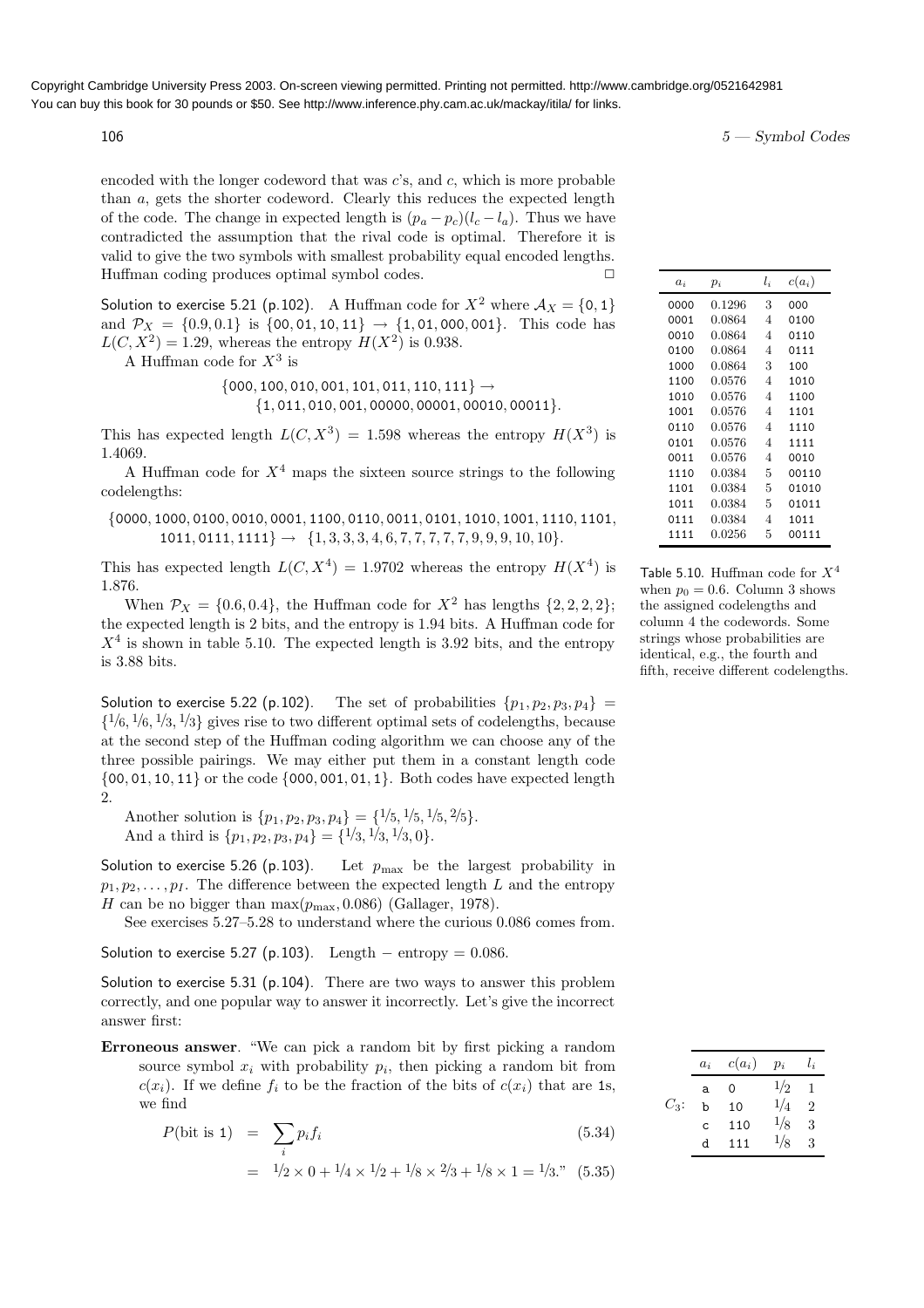5.9: Solutions 107

This answer is wrong because it falls for the bus-stop fallacy, which was introduced in exercise 2.35 (p.38): if buses arrive at random, and we are interested in 'the average time from one bus until the next', we must distinguish two possible averages: (a) the average time from a randomly chosen bus until the next; (b) the average time between the bus you just missed and the next bus. The second 'average' is twice as big as the first because, by waiting for a bus at a random time, you bias your selection of a bus in favour of buses that follow a large gap. You're unlikely to catch a bus that comes 10 seconds after a preceding bus! Similarly, the symbols c and d get encoded into longer-length binary strings than a, so when we pick a bit from the compressed string at random, we are more likely to land in a bit belonging to a c or a d than would be given by the probabilities  $p_i$  in the expectation (5.34). All the probabilities need to be scaled up by  $l_i$ , and renormalized.

Correct answer in the same style. Every time symbol  $x_i$  is encoded,  $l_i$ bits are added to the binary string, of which  $f_i l_i$  are 1s. The expected number of 1s added per symbol is

$$
\sum_{i} p_{i} f_{i} l_{i};\tag{5.36}
$$

and the expected total number of bits added per symbol is

$$
\sum_{i} p_i l_i. \tag{5.37}
$$

So the fraction of 1s in the transmitted string is

$$
P(\text{bit is 1}) = \frac{\sum_{i} p_{i} f_{i} l_{i}}{\sum_{i} p_{i} l_{i}} = \frac{1/2 \times 0 + 1/4 \times 1 + 1/8 \times 2 + 1/8 \times 3}{7/4} = \frac{7/8}{7/4} = 1/2.
$$
\n(5.38)

For a general symbol code and a general ensemble, the expectation (5.38) is the correct answer. But in this case, we can use a more powerful argument.

Information-theoretic answer. The encoded string c is the output of an optimal compressor that compresses samples from  $X$  down to an expected length of  $H(X)$  bits. We can't expect to compress this data any further. But if the probability  $P(\text{bit is 1})$  were not equal to  $\frac{1}{2}$  then it would be possible to compress the binary string further (using a block compression code, say). Therefore  $P(\text{bit is 1})$  must be equal to  $\frac{1}{2}$ ; indeed the probability of any sequence of  $l$  bits in the compressed stream taking on any particular value must be  $2^{-l}$ . The output of a perfect compressor is always perfectly random bits.

To put it another way, if the probability  $P(\text{bit is 1})$  were not equal to  $\frac{1}{2}$ , then the information content per bit of the compressed string would be at most  $H_2(P(1))$ , which would be less than 1; but this contradicts the fact that we can recover the original data from c, so the information content per bit of the compressed string must be  $H(X)/L(C, X) = 1$ .

Solution to exercise 5.32 (p.104). The general Huffman coding algorithm for an encoding alphabet with  $q$  symbols has one difference from the binary case. The process of combining  $q$  symbols into 1 symbol reduces the number of symbols by  $q-1$ . So if we start with A symbols, we'll only end up with a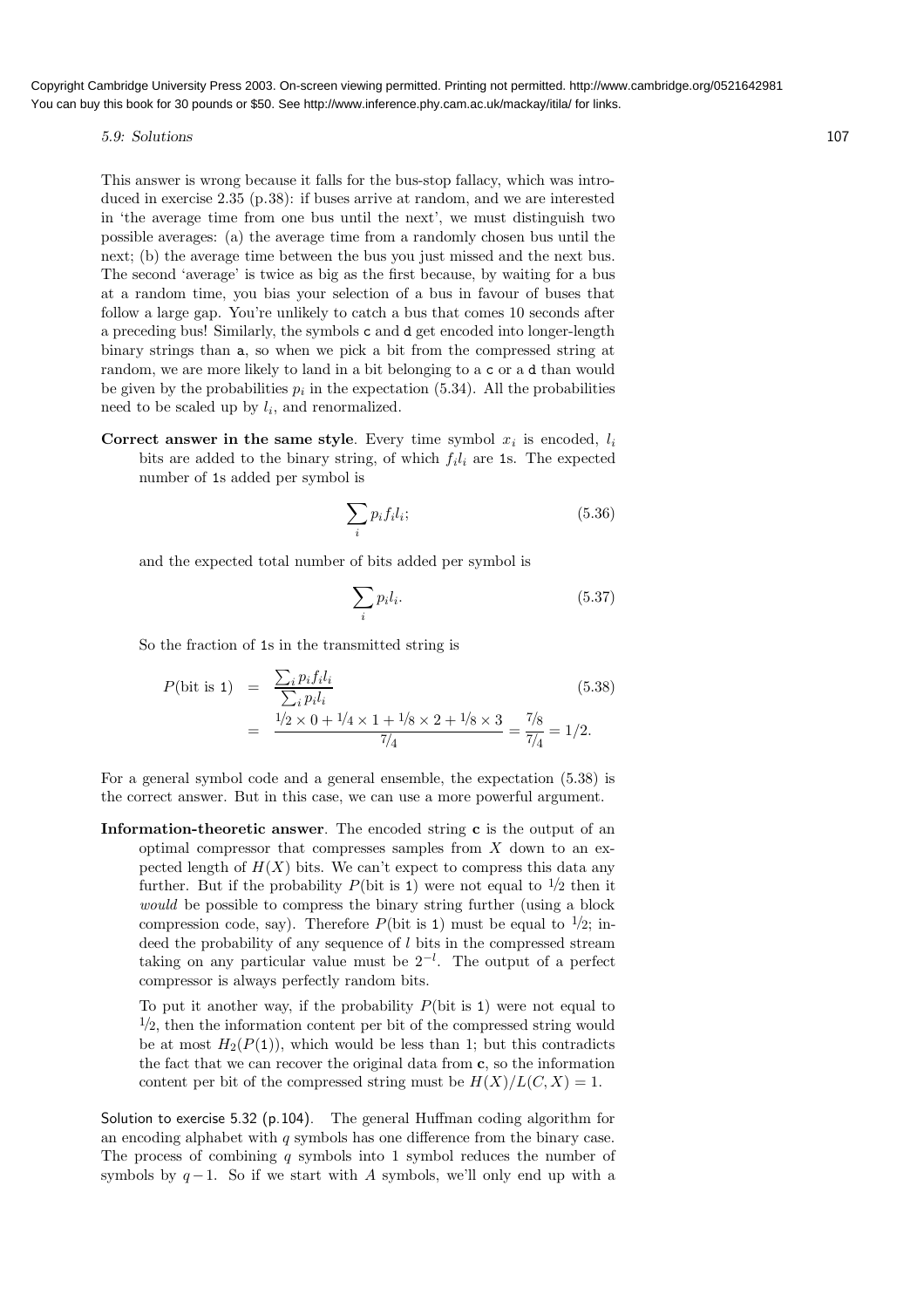$108$   $5 - \text{Symbol Codes}$ 

complete q-ary tree if  $A \mod (q-1)$  is equal to 1. Otherwise, we know that whatever prefix code we make, it must be an incomplete tree with a number of missing leaves equal, modulo  $(q-1)$ , to  $A \mod (q-1) - 1$ . For example, if a ternary tree is built for eight symbols, then there will unavoidably be one missing leaf in the tree.

The optimal  $q$ -ary code is made by putting these extra leaves in the longest branch of the tree. This can be achieved by adding the appropriate number of symbols to the original source symbol set, all of these extra symbols having probability zero. The total number of leaves is then equal to  $r(q-1) + 1$ , for some integer  $r$ . The symbols are then repeatedly combined by taking the  $q$ symbols with smallest probability and replacing them by a single symbol, as in the binary Huffman coding algorithm.

Solution to exercise 5.33 (p.104). We wish to show that a greedy metacode, which picks the code which gives the shortest encoding, is actually suboptimal, because it violates the Kraft inequality.

We'll assume that each symbol x is assigned lengths  $l_k(x)$  by each of the candidate codes  $C_k$ . Let us assume there are K alternative codes and that we can encode which code is being used with a header of length  $log K$  bits. Then the metacode assigns lengths  $l'(x)$  that are given by

$$
l'(x) = \log_2 K + \min_k l_k(x).
$$
 (5.39)

We compute the Kraft sum:

$$
S = \sum_{x} 2^{-l'(x)} = \frac{1}{K} \sum_{x} 2^{-\min_{k} l_k(x)}.
$$
 (5.40)

Let's divide the set  $\mathcal{A}_X$  into non-overlapping subsets  $\{\mathcal{A}_k\}_{k=1}^K$  such that subset  $\mathcal{A}_k$  contains all the symbols x that the metacode sends via code k. Then

$$
S = \frac{1}{K} \sum_{k} \sum_{x \in A_k} 2^{-l_k(x)}.
$$
 (5.41)

Now if one sub-code k satisfies the Kraft equality  $\sum_{x \in A_X} 2^{-l_k(x)} = 1$ , then it must be the case that

$$
\sum_{x \in \mathcal{A}_k} 2^{-l_k(x)} \le 1,\tag{5.42}
$$

with equality only if all the symbols x are in  $A_k$ , which would mean that we are only using one of the K codes. So

$$
S \le \frac{1}{K} \sum_{k=1}^{K} 1 = 1,\tag{5.43}
$$

with equality only if equation  $(5.42)$  is an equality for all codes k. But it's impossible for all the symbols to be in all the non-overlapping subsets  $\{\mathcal{A}_k\}_{k=1}^K$ , so we can't have equality (5.42) holding for all k. So  $S < 1$ .

Another way of seeing that a mixture code is suboptimal is to consider the binary tree that it defines. Think of the special case of two codes. The first bit we send identifies which code we are using. Now, in a complete code, any subsequent binary string is a valid string. But once we know that we are using, say, code A, we know that what follows can only be a codeword corresponding to a symbol  $x$  whose encoding is shorter under code A than code B. So some strings are invalid continuations, and the mixture code is incomplete and suboptimal.

For further discussion of this issue and its relationship to probabilistic modelling read about 'bits back coding' in section 28.3 and in Frey (1998).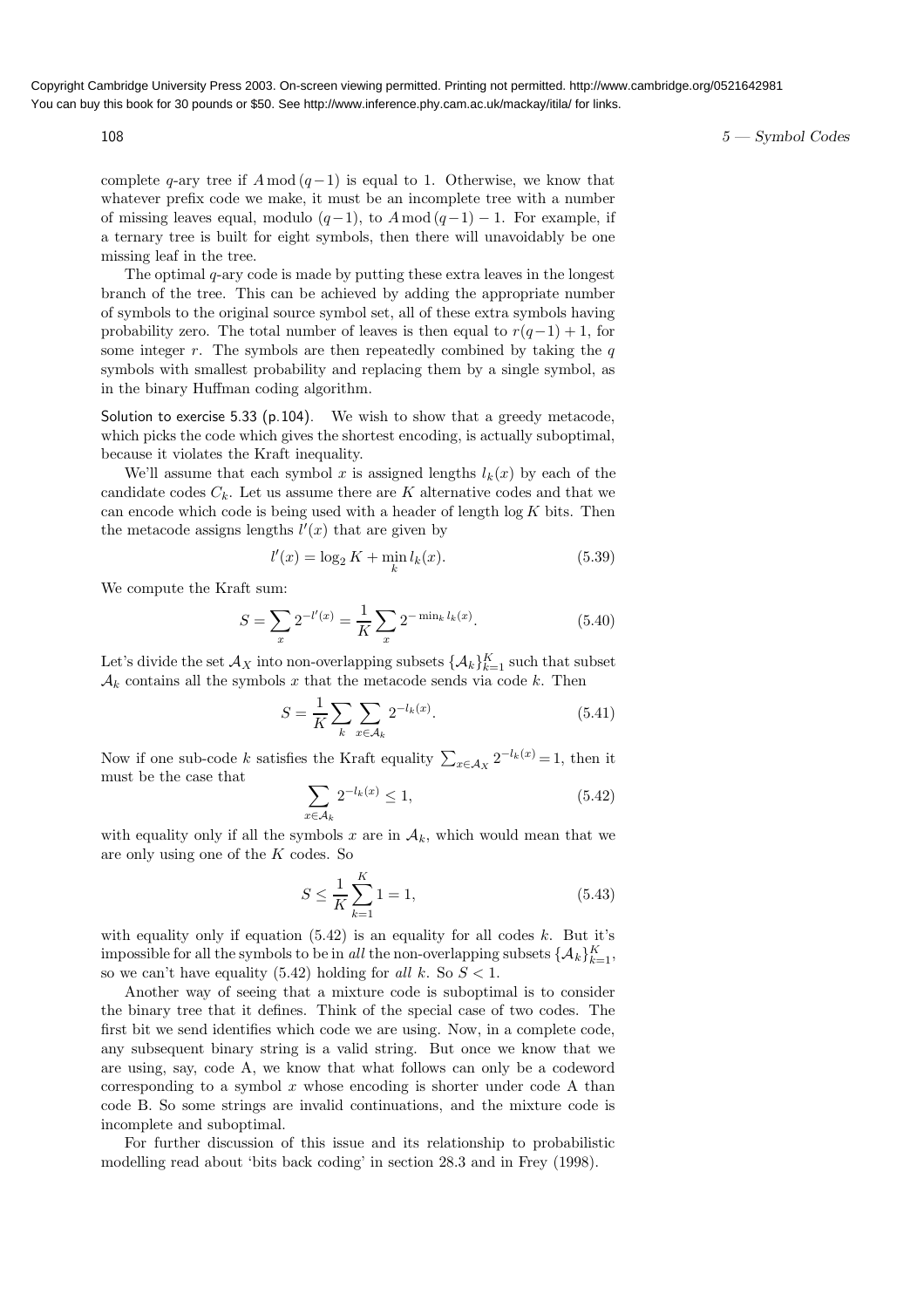# About Chapter 6

Before reading Chapter 6, you should have read the previous chapter and worked on most of the exercises in it.

We'll also make use of some Bayesian modelling ideas that arrived in the vicinity of exercise 2.8 (p.30).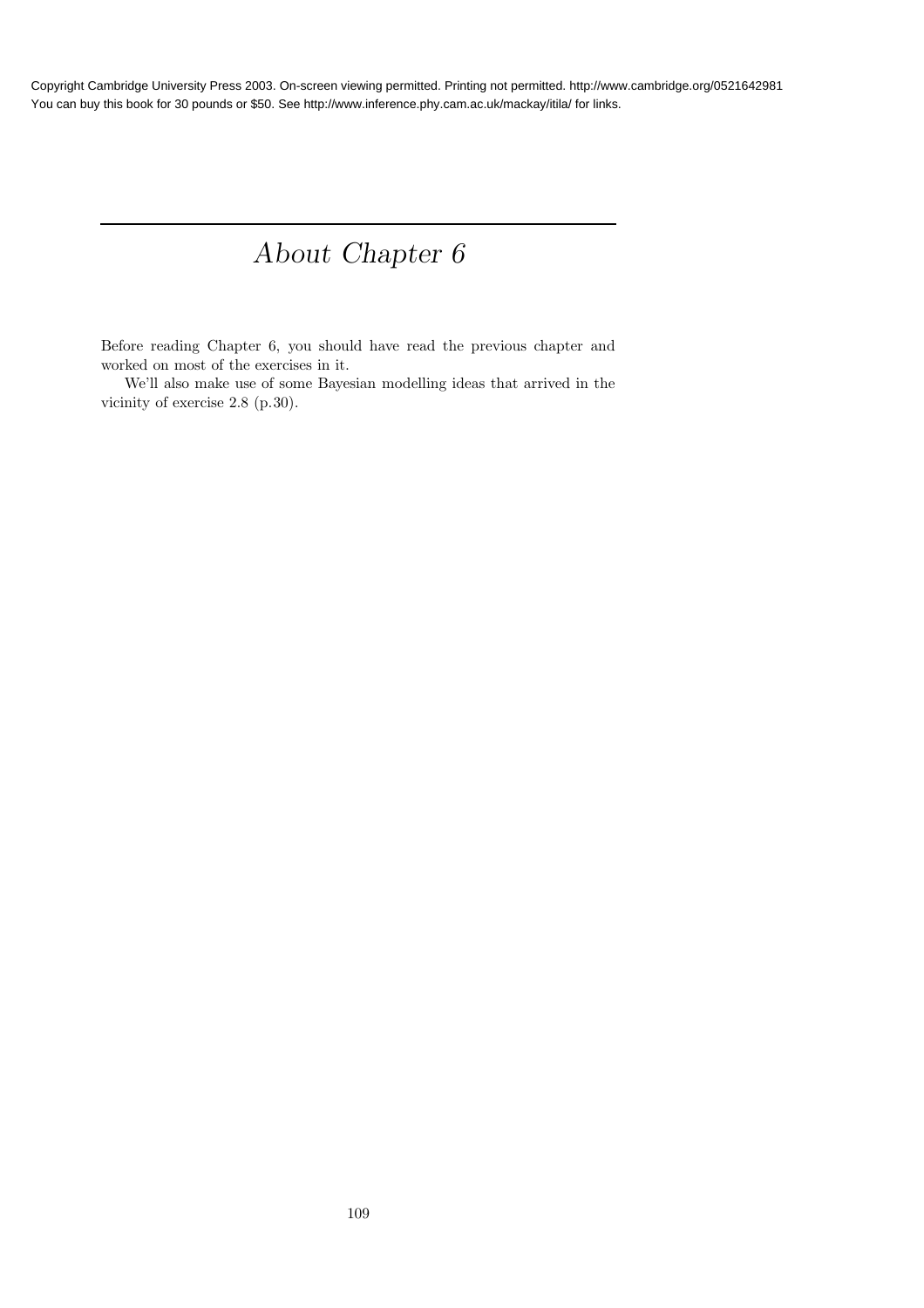### 6

## Stream Codes

In this chapter we discuss two data compression schemes.

Arithmetic coding is a beautiful method that goes hand in hand with the philosophy that compression of data from a source entails probabilistic modelling of that source. As of 1999, the best compression methods for text files use arithmetic coding, and several state-of-the-art image compression systems use it too.

Lempel–Ziv coding is a 'universal' method, designed under the philosophy that we would like a single compression algorithm that will do a reasonable job for any source. In fact, for many real life sources, this algorithm's universal properties hold only in the limit of unfeasibly large amounts of data, but, all the same, Lempel–Ziv compression is widely used and often effective.

#### $\blacktriangleright$  6.1 The guessing game

As a motivation for these two compression methods, consider the redundancy in a typical English text file. Such files have redundancy at several levels: for example, they contain the ASCII characters with non-equal frequency; certain consecutive pairs of letters are more probable than others; and entire words can be predicted given the context and a semantic understanding of the text.

To illustrate the redundancy of English, and a curious way in which it could be compressed, we can imagine a guessing game in which an English speaker repeatedly attempts to predict the next character in a text file.

For simplicity, let us assume that the allowed alphabet consists of the 26 upper case letters  $A, B, C, \ldots$ , Z and a space '-'. The game involves asking the subject to guess the next character repeatedly, the only feedback being whether the guess is correct or not, until the character is correctly guessed. After a correct guess, we note the number of guesses that were made when the character was identified, and ask the subject to guess the next character in the same way.

One sentence gave the following result when a human was asked to guess a sentence. The numbers of guesses are listed below each character.

T H E R E - I S - N O - R E V E R S E - O N - A - M O T O R C Y C L E - 1 1 1 5 1 1 2 1 1 2 1 1 15 1 17 1 1 1 2 1 3 2 1 2 2 7 1 1 1 1 4 1 1 1 1 1

Notice that in many cases, the next letter is guessed immediately, in one guess. In other cases, particularly at the start of syllables, more guesses are needed.

What do this game and these results offer us? First, they demonstrate the redundancy of English from the point of view of an English speaker. Second, this game might be used in a data compression scheme, as follows.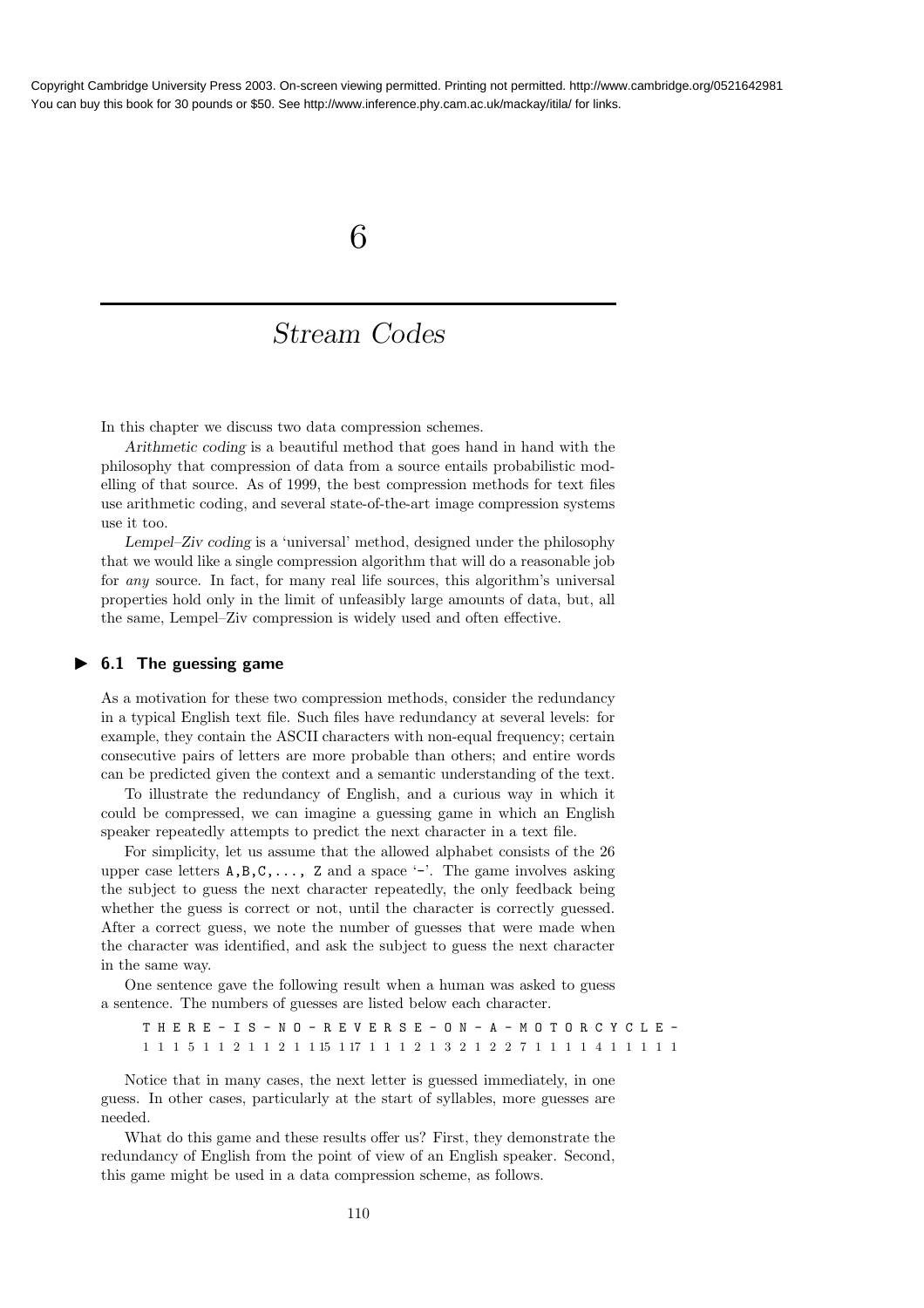#### 6.2: Arithmetic codes 111

The string of numbers  $\langle 1, 1, 1, 5, 1, \ldots \rangle$ , listed above, was obtained by presenting the text to the subject. The maximum number of guesses that the subject will make for a given letter is twenty-seven, so what the subject is doing for us is performing a time-varying mapping of the twenty-seven letters  $\{A, B, C, \ldots, Z, -\}$  onto the twenty-seven numbers  $\{1, 2, 3, \ldots, 27\}$ , which we can view as symbols in a new alphabet. The total number of symbols has not been reduced, but since he uses some of these symbols much more frequently than others – for example, 1 and  $2$  – it should be easy to compress this new string of symbols.

How would the *uncompression* of the sequence of numbers  $\langle 1, 1, 1, 5, 1, \ldots \rangle$ work? At uncompression time, we do not have the original string 'THERE...'. we have only the encoded sequence. Imagine that our subject has an absolutely identical twin who also plays the guessing game with us, as if we knew the source text. If we stop him whenever he has made a number of guesses equal to the given number, then he will have just guessed the correct letter, and we can then say 'yes, that's right', and move to the next character. Alternatively, if the identical twin is not available, we could design a compression system with the help of just one human as follows. We choose a window length  $L$ , that is, a number of characters of context to show the human. For every one of the  $27<sup>L</sup>$  possible strings of length L, we ask them, 'What would you predict is the next character?', and 'If that prediction were wrong, what would your next guesses be?'. After tabulating their answers to these  $26 \times 27^L$  questions, we could use two copies of these enormous tables at the encoder and the decoder in place of the two human twins. Such a language model is called an Lth order Markov model.

These systems are clearly unrealistic for practical compression, but they illustrate several principles that we will make use of now.

#### ▶ 6.2 Arithmetic codes

When we discussed variable-length symbol codes, and the optimal Huffman algorithm for constructing them, we concluded by pointing out two practical and theoretical problems with Huffman codes (section 5.6).

These defects are rectified by arithmetic codes, which were invented by Elias, by Rissanen and by Pasco, and subsequently made practical by Witten et al. (1987). In an arithmetic code, the probabilistic modelling is clearly separated from the encoding operation. The system is rather similar to the guessing game. The human predictor is replaced by a probabilistic model of the source. As each symbol is produced by the source, the probabilistic model supplies a predictive distribution over all possible values of the next symbol, that is, a list of positive numbers  $\{p_i\}$  that sum to one. If we choose to model the source as producing i.i.d. symbols with some known distribution, then the predictive distribution is the same every time; but arithmetic coding can with equal ease handle complex adaptive models that produce context-dependent predictive distributions. The predictive model is usually implemented in a computer program.

The encoder makes use of the model's predictions to create a binary string. The decoder makes use of an identical twin of the model (just as in the guessing game) to interpret the binary string.

Let the source alphabet be  $\mathcal{A}_X = \{a_1, \ldots, a_I\}$ , and let the *I*th symbol  $a_I$ have the special meaning 'end of transmission'. The source spits out a sequence  $x_1, x_2, \ldots, x_n, \ldots$ . The source does not necessarily produce i.i.d. symbols. We will assume that a computer program is provided to the encoder that assigns a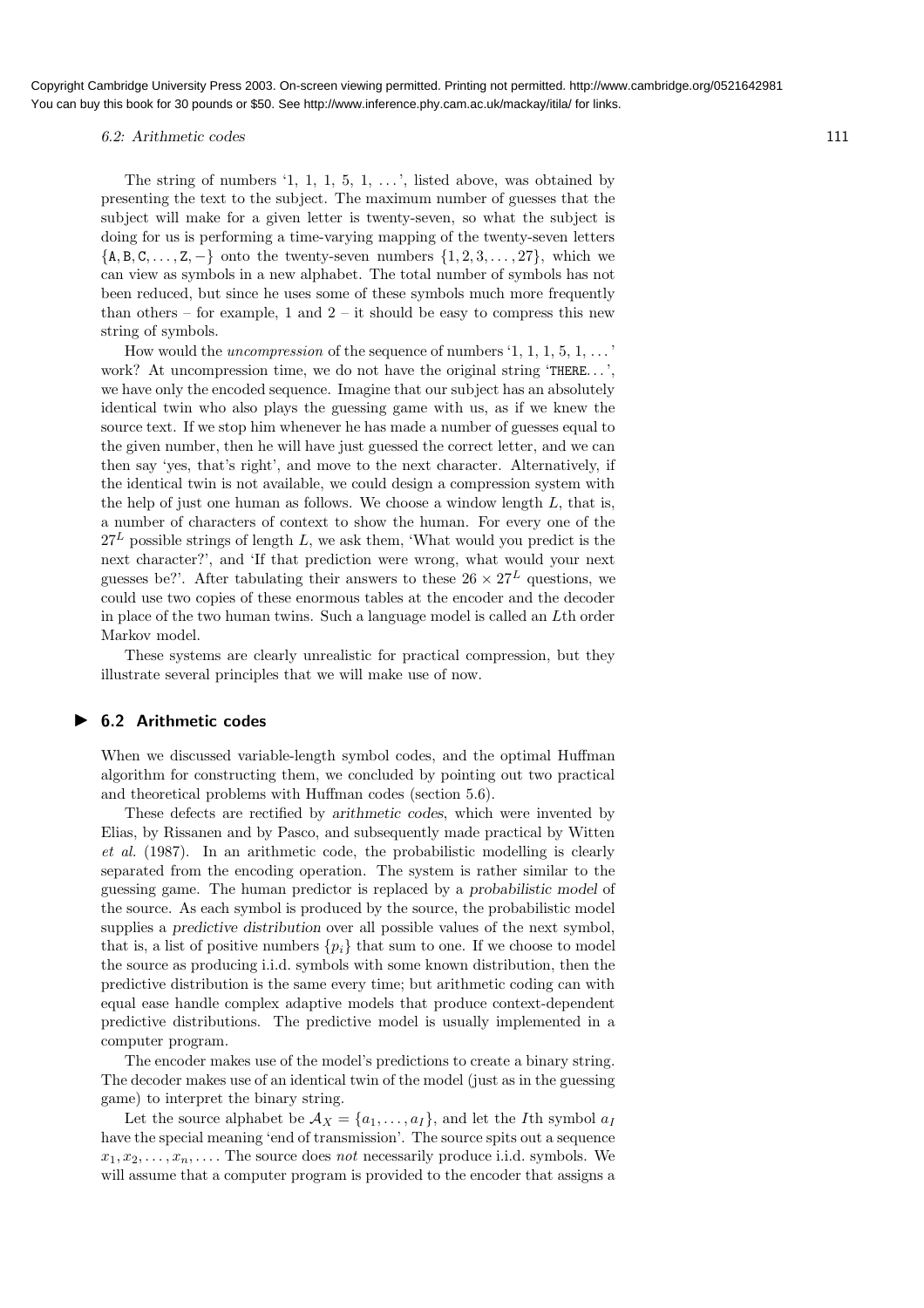$112$  6 — Stream Codes

predictive probability distribution over  $a_i$  given the sequence that has occurred thus far,  $P(x_n = a_i | x_1, \ldots, x_{n-1})$ . The receiver has an identical program that produces the same predictive probability distribution  $P(x_n = a_i | x_1, \ldots, x_{n-1})$ .



Figure 6.1. Binary strings define real intervals within the real line [0,1). We first encountered a picture like this when we discussed the symbol-code supermarket in Chapter 5.

#### Concepts for understanding arithmetic coding

Notation for intervals. The interval  $[0.01, 0.10)$  is all numbers between 0.01 and 0.10, including  $0.010 \equiv 0.01000 \dots$  but not  $0.100 \equiv 0.10000 \dots$ 

A binary transmission defines an interval within the real line from 0 to 1. For example, the string 01 is interpreted as a binary real number  $0.01...$ , which corresponds to the interval  $[0.01, 0.10)$  in binary, i.e., the interval  $[0.25, 0.50)$ in base ten.

The longer string 01101 corresponds to a smaller interval [0.01101,  $0.01110$ . Because  $0.01101$  has the first string, 01, as a prefix, the new interval is a sub-interval of the interval  $[0.01, 0.10)$ . A one-megabyte binary file  $(2^{23}$  bits) is thus viewed as specifying a number between 0 and 1 to a precision of about two million decimal places – two million decimal digits, because each byte translates into a little more than two decimal digits.

Now, we can also divide the real line  $[0,1)$  into I intervals of lengths equal to the probabilities  $P(x_1 = a_i)$ , as shown in figure 6.2.

$$
P(x_1 = a_1) \overline{) \underbrace{+ a_1}_{a_2} \underbrace{+ a_2}_{a_2 a_1} \cdots \underbrace{+ a_2}_{a_2 a_5}
$$
\n
$$
P(x_1 = a_1) + P(x_1 = a_2) \overline{) \underbrace{+ \underbrace{+ a_1}_{a_2} \cdots \cdots \cdots}_{a_2 a_5}
$$
\n
$$
\vdots \quad \vdots
$$
\n
$$
P(x_1 = a_1) + \ldots + P(x_1 = a_{I-1}) \overline{) \underbrace{+ a_I}_{a_I}}
$$

We may then take each interval  $a_i$  and subdivide it into intervals denoted  $a_i a_1, a_i a_2, \ldots, a_i a_I$ , such that the length of  $a_i a_j$  is proportional to  $P(x_2 = a_i | x_1 = a_i)$ . Indeed the length of the interval  $a_i a_i$  will be precisely the joint probability

$$
P(x_1 = a_i, x_2 = a_j) = P(x_1 = a_i)P(x_2 = a_j | x_1 = a_i).
$$
\n(6.1)

Iterating this procedure, the interval  $[0, 1)$  can be divided into a sequence of intervals corresponding to all possible finite length strings  $x_1x_2 \ldots x_N$ , such that the length of an interval is equal to the probability of the string given our model.

Figure 6.2. A probabilistic model defines real intervals within the real line  $[0,1)$ .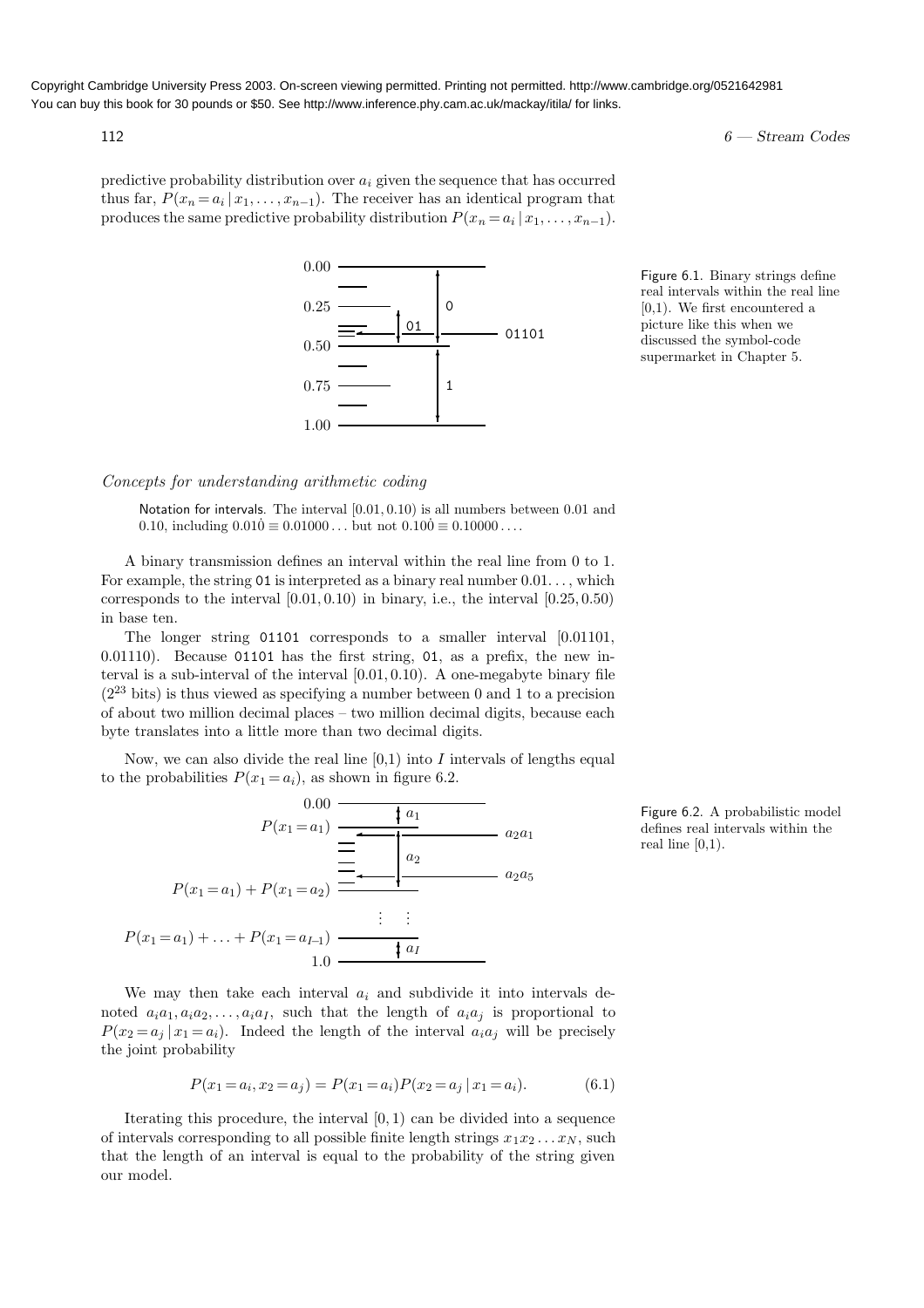6.2: Arithmetic codes 113

 $u := 0.0$  $v := 1.0$  $p := v - u$ for  $n = 1$  to  $N$  { Compute the cumulative probabilities  $Q_n$  and  $R_n$  (6.2, 6.3)  $v := u + pR_n(x_n | x_1, \ldots, x_{n-1})$  $u := u + pQ_n(x_n | x_1, \ldots, x_{n-1})$  $p := v - u$ }

Formulae describing arithmetic coding

The process depicted in figure 6.2 can be written explicitly as follows. The intervals are defined in terms of the lower and upper cumulative probabilities

$$
Q_n(a_i \,|\, x_1, \ldots, x_{n-1}) \equiv \sum_{i'=1}^{i-1} P(x_n = a_{i'} \,|\, x_1, \ldots, x_{n-1}), \qquad (6.2)
$$

$$
R_n(a_i \,|\, x_1, \ldots, x_{n-1}) \equiv \sum_{i'=1}^i P(x_n = a_{i'} \,|\, x_1, \ldots, x_{n-1}). \tag{6.3}
$$

As the nth symbol arrives, we subdivide the  $n-1$ th interval at the points defined by  $Q_n$  and  $R_n$ . For example, starting with the first symbol, the intervals ' $a_1$ ',  $(a_2)$ , and  $(a_1)$  are

$$
a_1 \leftrightarrow [Q_1(a_1), R_1(a_1)] = [0, P(x_1 = a_1)), \tag{6.4}
$$

$$
a_2 \leftrightarrow [Q_1(a_2), R_1(a_2)] = [P(x = a_1), P(x = a_1) + P(x = a_2)], \tag{6.5}
$$

and

$$
a_I \leftrightarrow [Q_1(a_I), R_1(a_I)] = [P(x_1 = a_1) + \ldots + P(x_1 = a_{I-1}), 1.0).
$$
 (6.6)

Algorithm 6.3 describes the general procedure.

To encode a string  $x_1x_2 \ldots x_N$ , we locate the interval corresponding to  $x_1x_2 \ldots x_N$ , and send a binary string whose interval lies within that interval. This encoding can be performed on the fly, as we now illustrate.

#### Example: compressing the tosses of a bent coin

Imagine that we watch as a bent coin is tossed some number of times (c.f. example 2.7 (p.30) and section 3.2 (p.51)). The two outcomes when the coin is tossed are denoted a and b. A third possibility is that the experiment is halted, an event denoted by the 'end of file' symbol,  $\Box$ . Because the coin is bent, we expect that the probabilities of the outcomes a and b are not equal, though beforehand we don't know which is the more probable outcome.

#### Encoding

Let the source string be 'bbba $\Box$ '. We pass along the string one symbol at a time and use our model to compute the probability distribution of the next Algorithm 6.3. Arithmetic coding.

Iterative procedure to find the interval  $[u, v)$  for the string

 $x_1x_2 \ldots x_N$ .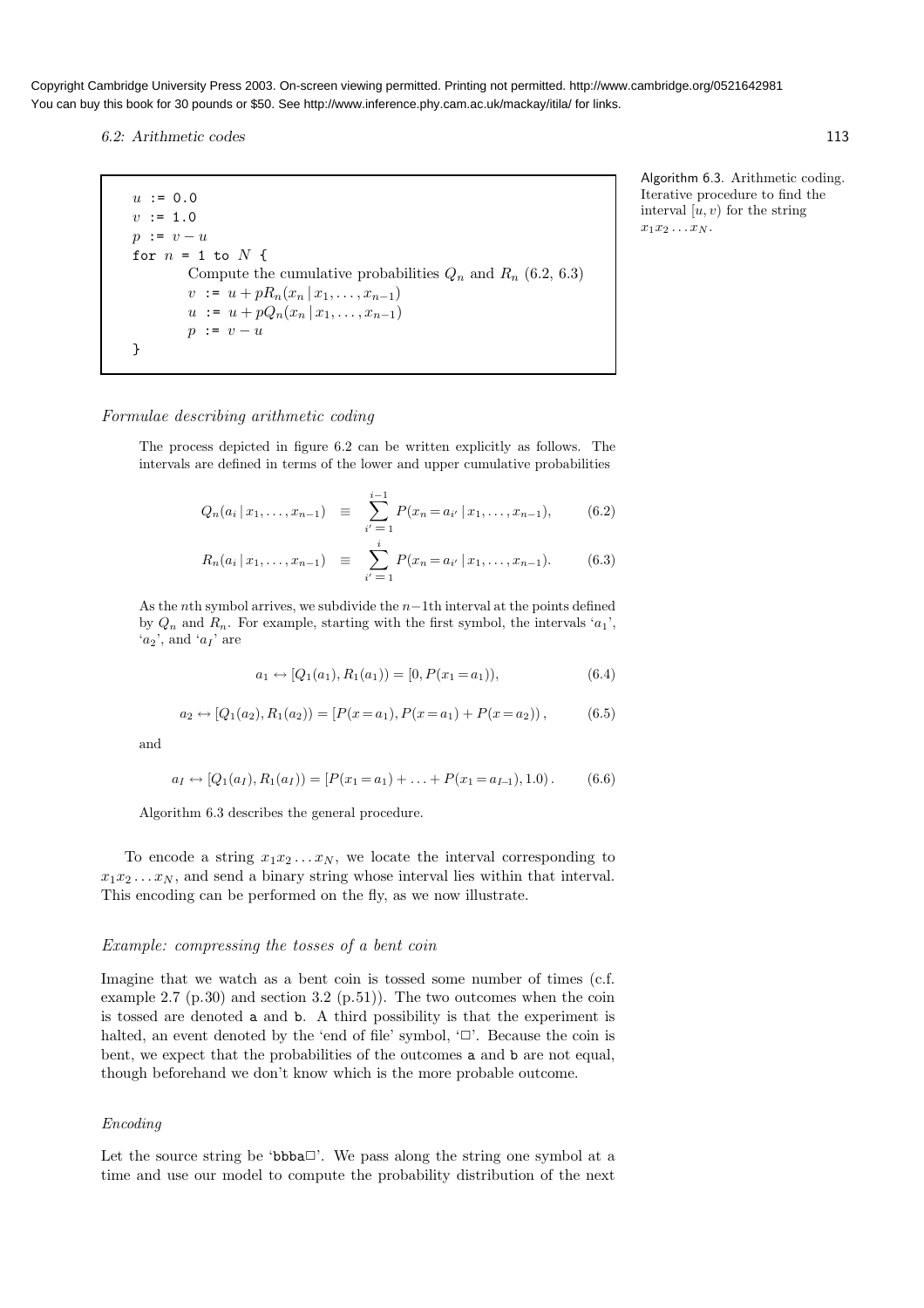$114$  6 — Stream Codes

symbol given the string thus far. Let these probabilities be:

| Context<br>(sequence thus far) | Probability of next symbol |                      |                                   |  |  |  |
|--------------------------------|----------------------------|----------------------|-----------------------------------|--|--|--|
|                                | $P(a)=0.425$               | $P(b) = 0.425$       | $P(\Box) = 0.15$                  |  |  |  |
| b                              | $P(a b) = 0.28$            | $P(b b) = 0.57$      | $P(\Box   \mathbf{b}) = 0.15$     |  |  |  |
| bb                             | $P(a   bb) = 0.21$         | $P(b   bb) = 0.64$   | $P(\Box   \text{bb}) = 0.15$      |  |  |  |
| bbb                            | $P(a   bbb) = 0.17$        | $P(b   bbb) = 0.68$  | $P(\Box   \text{bbb}) = 0.15$     |  |  |  |
| bbba                           | $P(a   bbba) = 0.28$       | $P(b   bbba) = 0.57$ | $P(\Box \mid \text{bbba}) = 0.15$ |  |  |  |

Figure 6.4 shows the corresponding intervals. The interval b is the middle  $0.425$  of  $[0, 1)$ . The interval bb is the middle 0.567 of b, and so forth.



When the first symbol 'b' is observed, the encoder knows that the encoded string will start '01', '10', or '11', but does not know which. The encoder writes nothing for the time being, and examines the next symbol, which is 'b'. The interval 'bb' lies wholly within interval '1', so the encoder can write the first bit: '1'. The third symbol 'b' narrows down the interval a little, but not quite enough for it to lie wholly within interval '10'. Only when the next 'a' is read from the source can we transmit some more bits. Interval 'bbba' lies wholly within the interval '1001', so the encoder adds '001' to the '1' it has written. Finally when the ' $\Box$ ' arrives, we need a procedure for terminating the encoding. Magnifying the interval 'bbba $\Box$ ' (figure 6.4, right) we note that the marked interval '100111101' is wholly contained by  $bbba\Box$ , so the encoding can be completed by appending '11101'.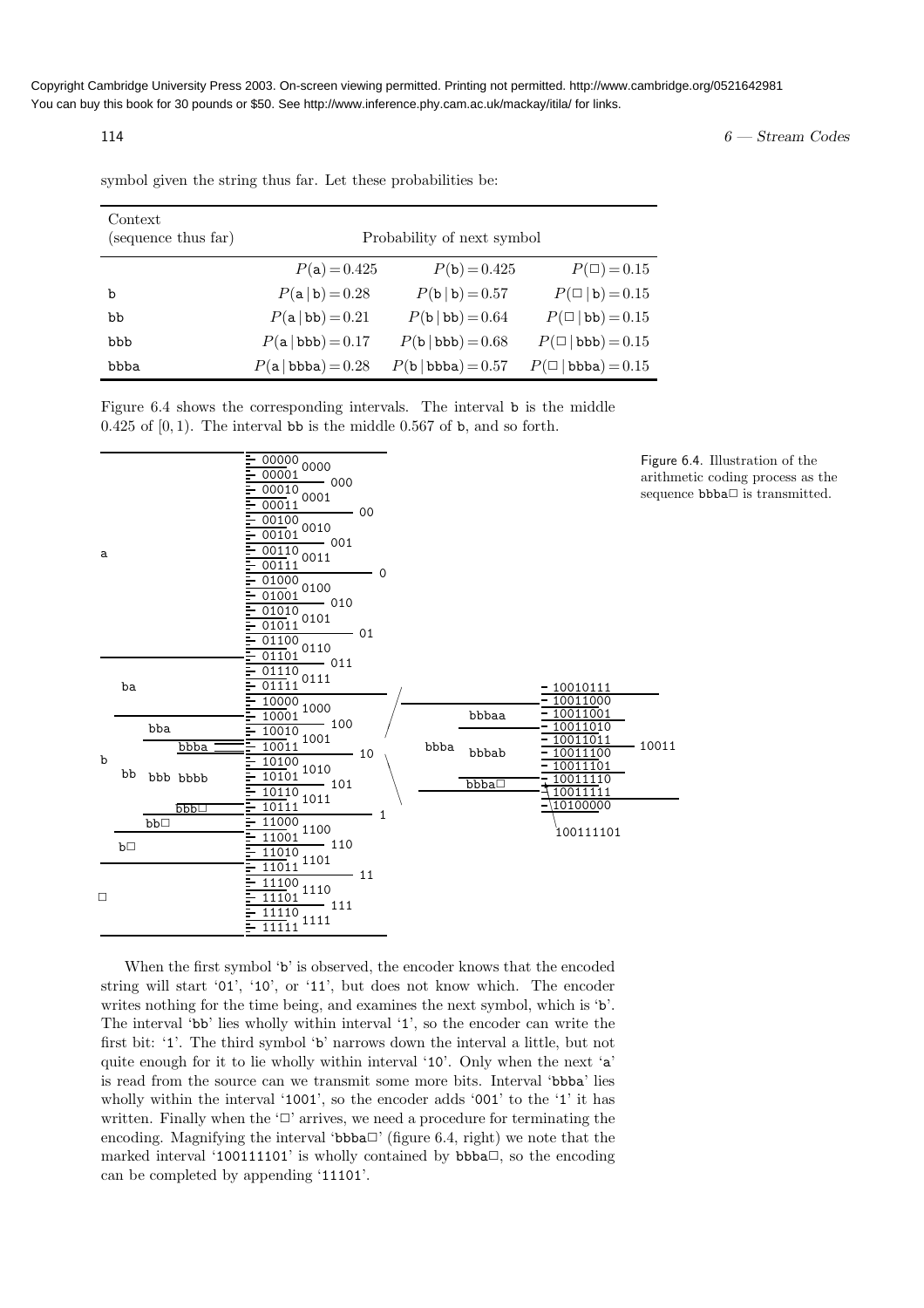6.2: Arithmetic codes 115

Exercise 6.1.<sup>[2, p.127]</sup> Show that the overhead required to terminate a message is never more than 2 bits, relative to the ideal message length given the probabilistic model H,  $h(\mathbf{x} | \mathcal{H}) = \log[1/P(\mathbf{x} | \mathcal{H})].$ 

This is an important result. Arithmetic coding is very nearly optimal. The message length is always within two bits of the Shannon information content of the entire source string, so the expected message length is within two bits of the entropy of the entire message.

#### Decoding

The decoder receives the string '100111101' and passes along it one symbol at a time. First, the probabilities  $P(a)$ ,  $P(b)$ ,  $P(\Box)$  are computed using the identical program that the encoder used and the intervals 'a', 'b' and ' $\Box$ ' are deduced. Once the first two bits '10' have been examined, it is certain that the original string must have been started with a 'b', since the interval '10' lies wholly within interval 'b'. The decoder can then use the model to compute  $P(a | b)$ ,  $P(b | b)$ ,  $P(\Box | b)$  and deduce the boundaries of the intervals 'ba', 'bb' and ' $b\Box$ '. Continuing, we decode the second b once we reach '1001', the third b once we reach '100111', and so forth, with the unambiguous identification of 'bbba✷' once the whole binary string has been read. With the convention that  $\Box$  denotes the end of the message, the decoder knows to stop decoding.

#### Transmission of multiple files

How might one use arithmetic coding to communicate several distinct files over the binary channel? Once the  $\Box$  character has been transmitted, we imagine that the decoder is reset into its initial state. There is no transfer of the learnt statistics of the first file to the second file. If, however, we did believe that there is a relationship among the files that we are going to compress, we could define our alphabet differently, introducing a second end-of-file character that marks the end of the file but instructs the encoder and decoder to continue using the same probabilistic model.

#### The big picture

Notice that to communicate a string of N letters both the encoder and the decoder needed to compute only  $N|\mathcal{A}|$  conditional probabilities – the probabilities of each possible letter in each context actually encountered – just as in the guessing game. This cost can be contrasted with the alternative of using a Huffman code with a large block size (in order to reduce the possible onebit-per-symbol overhead discussed in section 5.6), where all block sequences that could occur must be considered and their probabilities evaluated.

Notice how flexible arithmetic coding is: it can be used with any source alphabet and any encoded alphabet. The size of the source alphabet and the encoded alphabet can change with time. Arithmetic coding can be used with any probability distribution, which can change utterly from context to context.

Furthermore, if we would like the symbols of the encoding alphabet (say, 0 and 1) to be used with unequal frequency, that can easily be arranged by subdividing the right-hand interval in proportion to the required frequencies.

#### How the probabilistic model might make its predictions

The technique of arithmetic coding does not force one to produce the predictive probability in any particular way, but the predictive distributions might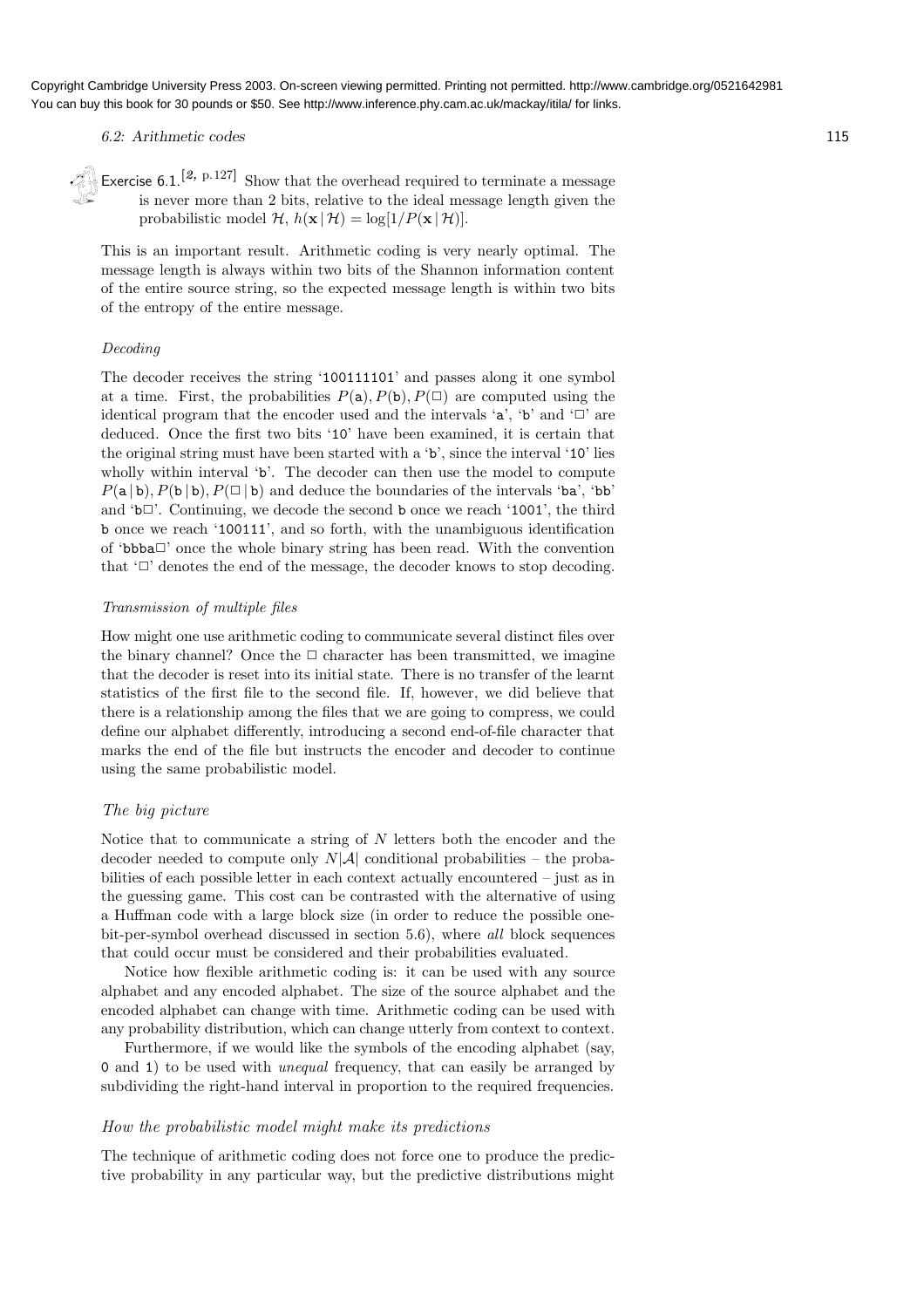$116$  6 — Stream Codes

|   | aa      |            |              |   |       | 00000          | 0000                         |        |    |              |
|---|---------|------------|--------------|---|-------|----------------|------------------------------|--------|----|--------------|
|   |         |            | aaaa         |   |       | 00001          | $\overline{\phantom{0}}$ 000 |        |    |              |
|   |         | aaa        |              |   |       | 00010          | 0001                         |        |    |              |
|   |         |            | aaab         |   |       | 00011          |                              |        | 00 |              |
|   |         | aab        | aaba         |   |       | 00100          | 0010                         | — 001  |    |              |
|   |         |            | aabb         |   |       | 00101          |                              |        |    |              |
| a |         | aa□        |              |   |       | 00110<br>00111 | 0011                         |        |    |              |
|   |         |            | abaa         |   |       |                |                              |        |    | 0            |
|   |         | aba        | abab         |   |       | 01000<br>01001 | 0100                         |        |    |              |
|   | ab      | abb        | abba<br>abbb |   |       | 01010          | $- 010$                      |        |    |              |
|   |         | abl        |              |   |       | 01011          | 0101                         |        | 01 |              |
|   | a□      |            |              |   |       | 01100          |                              |        |    |              |
|   |         |            |              |   |       | 01101          | 0110                         |        |    |              |
|   | ba      | baa<br>bab | baaa<br>baab |   |       | 01110          | $- 011$                      |        |    |              |
|   |         |            | baba         | 5 | 01111 | 0111           |                              |        |    |              |
|   |         |            | babb         |   |       | 10000          |                              |        |    |              |
|   |         | ba∟        | bbaa         |   |       | 10001          | 1000                         |        |    |              |
|   |         | bba        | bbab         |   |       | 10010          | $- 100$                      | 10     |    |              |
|   |         |            | bbba         |   |       | 10011          | 1001                         |        |    |              |
| b |         |            |              |   |       | 10100          |                              |        |    |              |
|   | bb      |            | bbb bbbb     |   |       | 10101          | 1010<br>$- 101$              |        |    |              |
|   |         |            |              |   |       | 10110<br>1011  |                              |        |    |              |
|   |         |            |              |   |       | 10111          |                              |        |    | $\mathbf{1}$ |
|   |         | bb□        |              |   |       | 11000          | 1100                         |        |    |              |
|   | $b\Box$ |            |              |   |       | 11001          |                              | $-110$ |    |              |
|   |         |            |              |   |       | 11010          | 1101                         |        |    |              |
|   |         |            |              |   |       | 11011          |                              |        | 11 |              |
|   |         |            |              |   |       | 11100          | 1110                         |        |    |              |
|   |         |            |              |   |       | 11101          |                              | $-111$ |    |              |
|   |         |            |              |   |       | 11110          | 1111                         |        |    |              |
|   |         |            |              |   |       | 11111          |                              |        |    |              |

Figure 6.5. Illustration of the intervals defined by a simple Bayesian probabilistic model. The size of an intervals is proportional to the probability of the string. This model anticipates that the source is likely to be biased towards one of a and b, so sequences having lots of as or lots of bs have larger intervals than sequences of the same length that are 50:50 as and bs.

naturally be produced by a Bayesian model.

Figure 6.4 was generated using a simple model that always assigns a probability of 0.15 to  $\Box$ , and assigns the remaining 0.85 to a and b, divided in proportion to probabilities given by Laplace's rule,

$$
P_{\mathcal{L}}(\mathbf{a} \,|\, x_1, \dots, x_{n-1}) = \frac{F_{\mathbf{a}} + 1}{F_{\mathbf{a}} + F_{\mathbf{b}} + 2},\tag{6.7}
$$

where  $F_a(x_1, \ldots, x_{n-1})$  is the number of times that a has occurred so far, and  $F<sub>b</sub>$  is the count of bs. These predictions corresponds to a simple Bayesian model that expects and adapts to a non-equal frequency of use of the source symbols a and b within a file.

Figure 6.5 displays the intervals corresponding to a number of strings of length up to five. Note that if the string so far has contained a large number of bs then the probability of b relative to a is increased, and conversely if many as occur then as are made more probable. Larger intervals, remember, require fewer bits to encode.

#### Details of the Bayesian model

Having emphasized that any model could be used – arithmetic coding is not wedded to any particular set of probabilities – let me explain the simple adaptive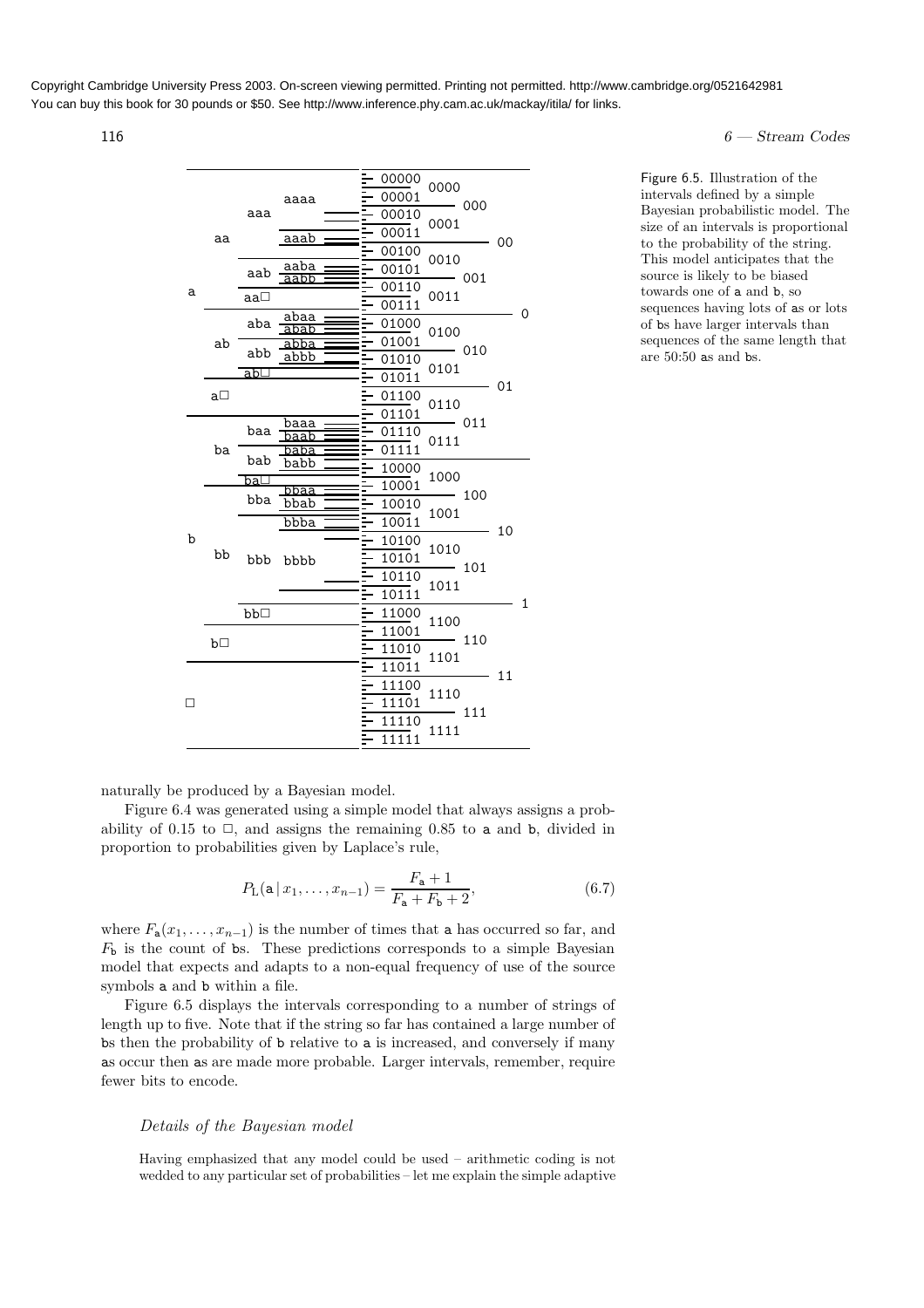#### 6.2: Arithmetic codes 117

probabilistic model used in the preceding example; we first encountered this model in exercise 2.8 (p.30).

#### Assumptions

The model will be described using parameters  $p_{\Box}$ ,  $p_{\mathbf{a}}$  and  $p_{\mathbf{b}}$ , defined below, which should not be confused with the predictive probabilities in a particular context, for example,  $P(a | s = baa)$ . A bent coin labelled a and b is tossed some number of times l, which we don't know beforehand. The coin's probability of coming up a when tossed is  $p_a$ , and  $p_b = 1 - p_a$ ; the parameters  $p_a, p_b$  are not known beforehand. The source string  $s = baaba\Box$  indicates that l was 5 and the sequence of outcomes was baaba.

1. It is assumed that the length of the string  $l$  has an exponential probability distribution

$$
P(l) = (1 - p_{\Box})^{l} p_{\Box}.
$$
\n(6.8)

This distribution corresponds to assuming a constant probability  $p_{\Box}$  for the termination symbol ' $\Box$ ' at each character.

2. It is assumed that the non-terminal characters in the string are selected independently at random from an ensemble with probabilities  $\mathcal{P} = \{p_a, p_b\};$ the probability  $p_a$  is fixed throughout the string to some unknown value that could be anywhere between 0 and 1. The probability of an a occurring as the next symbol, given  $p_a$  (if only we knew it), is  $(1 - p_\Box)p_a$ . The probability, given  $p_a$ , that an unterminated string of length  $F$  is a given string s that contains  ${F_a, F_b}$  counts of the two outcomes is the Bernoulli distribution

$$
P(\mathbf{s} \mid p_{\mathbf{a}}, F) = p_{\mathbf{a}}^{F_{\mathbf{a}}}(1 - p_{\mathbf{a}})^{F_{\mathbf{b}}}.
$$
\n
$$
(6.9)
$$

3. We assume a uniform prior distribution for  $p_a$ ,

$$
P(p_a) = 1, \quad p_a \in [0, 1] \tag{6.10}
$$

and  $p_{\rm b} \equiv 1 - p_{\rm a}$ . It would be easy to assume other priors on  $p_{\rm a}$ , with beta distributions being the most convenient to handle.

This model was studied in section 3.2. The key result we require is the predictive distribution for the next symbol, given the string so far, s. This probability of an a or b being the next character (assuming that it is not  $\langle \Box \rangle$ ) was derived in equation (3.16) and is precisely Laplace's rule (6.7).

- $\triangleright$  Exercise 6.2.<sup>[3]</sup> Compare the expected message length when an ASCII file is compressed by the following three methods.
	- Huffman-with-header. Read the whole file, find the empirical frequency of each symbol, construct a Huffman code for those frequencies, transmit the code by transmitting the lengths of the Huffman codewords, then transmit the file using the Huffman code. (The actual codewords don't need to be transmitted, since we can use a deterministic method for building the tree given the codelengths.)

#### Arithmetic code using the Laplace model.

$$
P_{\mathcal{L}}(\mathbf{a} \,|\, x_1, \dots, x_{n-1}) = \frac{F_{\mathbf{a}} + 1}{\sum_{\mathbf{a}'} (F_{\mathbf{a}'} + 1)}.\tag{6.11}
$$

Arithmetic code using a Dirichlet model. This model's predictions are:

$$
P_{\mathcal{D}}(\mathbf{a} \mid x_1, \dots, x_{n-1}) = \frac{F_{\mathbf{a}} + \alpha}{\sum_{\mathbf{a}'} (F_{\mathbf{a}'} + \alpha)},\tag{6.12}
$$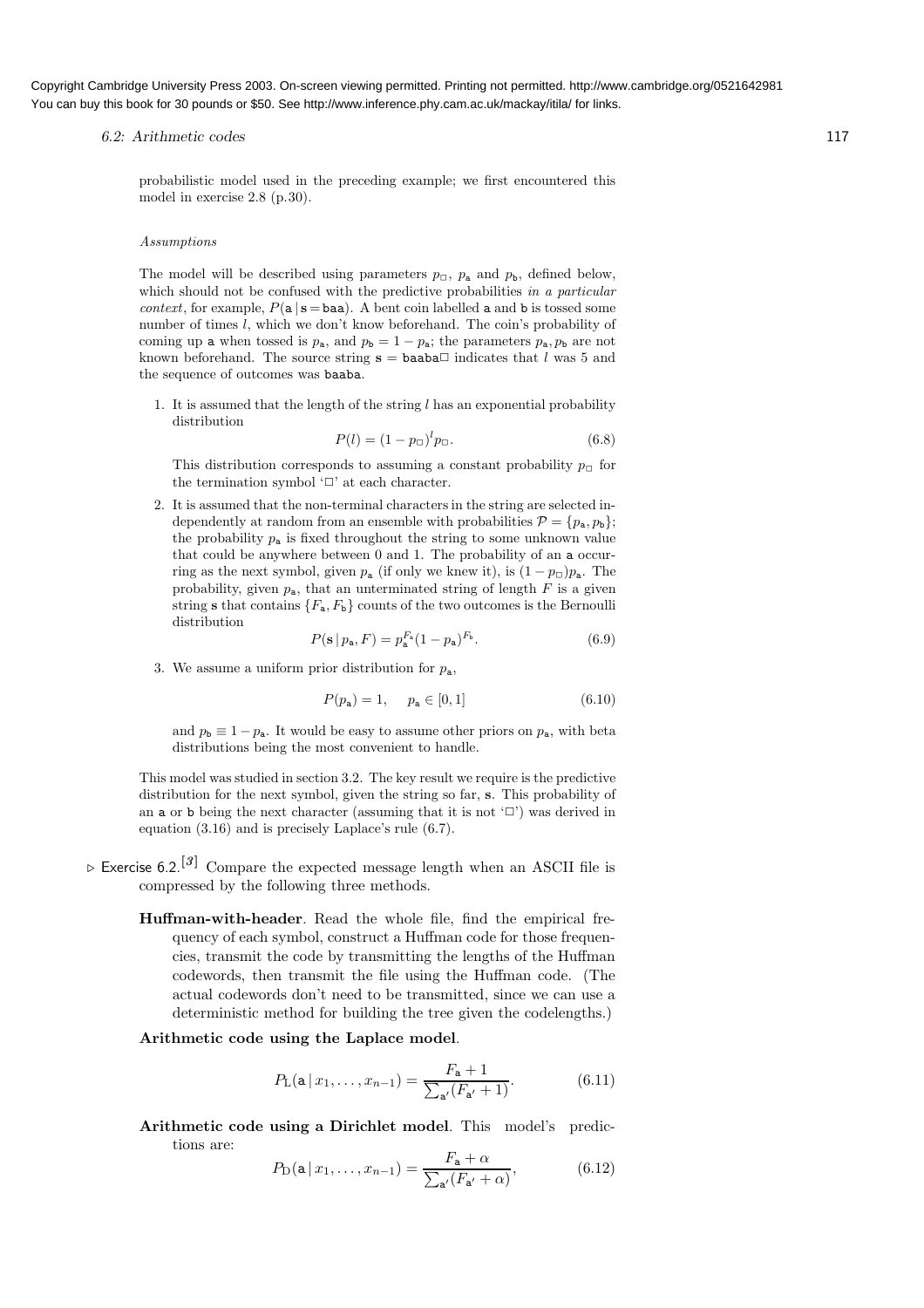$118$  6 — Stream Codes

where  $\alpha$  is fixed to a number such as 0.01. This corresponds to a more responsive version of the Laplace model; the probability over characters is expected to be more nonuniform;  $\alpha = 1$  reproduces the Laplace model.

Take care that the header of your Huffman message is self-delimiting. Special cases worth considering are (a) short files with just a few hundred characters; (b) large files in which some characters are never used.

#### ▶ 6.3 Further applications of arithmetic coding

#### Efficient generation of random samples

Arithmetic coding not only offers a way to compress strings believed to come from a given model; it also offers a way to generate random strings from a model. Imagine sticking a pin into the unit interval at random, that line having been divided into subintervals in proportion to probabilities  $p_i$ ; the probability that your pin will lie in interval  $i$  is  $p_i$ .

So to generate a sample from a model, all we need to do is feed ordinary random bits into an arithmetic decoder for that model. An infinite random bit sequence corresponds to the selection of a point at random from the line  $[0, 1)$ , so the decoder will then select a string at random from the assumed distribution. This arithmetic method is guaranteed to use very nearly the smallest number of random bits possible to make the selection – an important point in communities where random numbers are expensive! [This is not a joke. Large amounts of money are spent on generating random bits in software and hardware. Random numbers are valuable.]

A simple example of the use of this technique is in the generation of random bits with a nonuniform distribution  $\{p_0, p_1\}.$ 

Exercise 6.3.<sup>[2, p.128]</sup> Compare the following two techniques for generating random symbols from a nonuniform distribution  $\{p_0, p_1\} = \{0.99, 0.01\}$ :

- (a) The standard method: use a standard random number generator to generate an integer between 1 and  $2^{32}$ . Rescale the integer to  $(0, 1)$ . Test whether this uniformly distributed random variable is less than 0.99, and emit a 0 or 1 accordingly.
- (b) Arithmetic coding using the correct model, fed with standard random bits.

Roughly how many random bits will each method use to generate a thousand samples from this sparse distribution?

#### Efficient data-entry devices

When we enter text into a computer, we make gestures of some sort – maybe we tap a keyboard, or scribble with a pointer, or click with a mouse; an efficient text entry system is one where the number of gestures required to enter a given text string is small.

Writing can be viewed as an inverse process to data compression. In data compression, the aim is to map a given text string into a small number of bits. In text entry, we want a small sequence of gestures to produce our intended text.

By inverting an arithmetic coder, we can obtain an information-efficient text entry device that is driven by continuous pointing gestures (Ward *et al.*, Compression: text  $\rightarrow$  bits

Writing: text  $\leftarrow$  gestures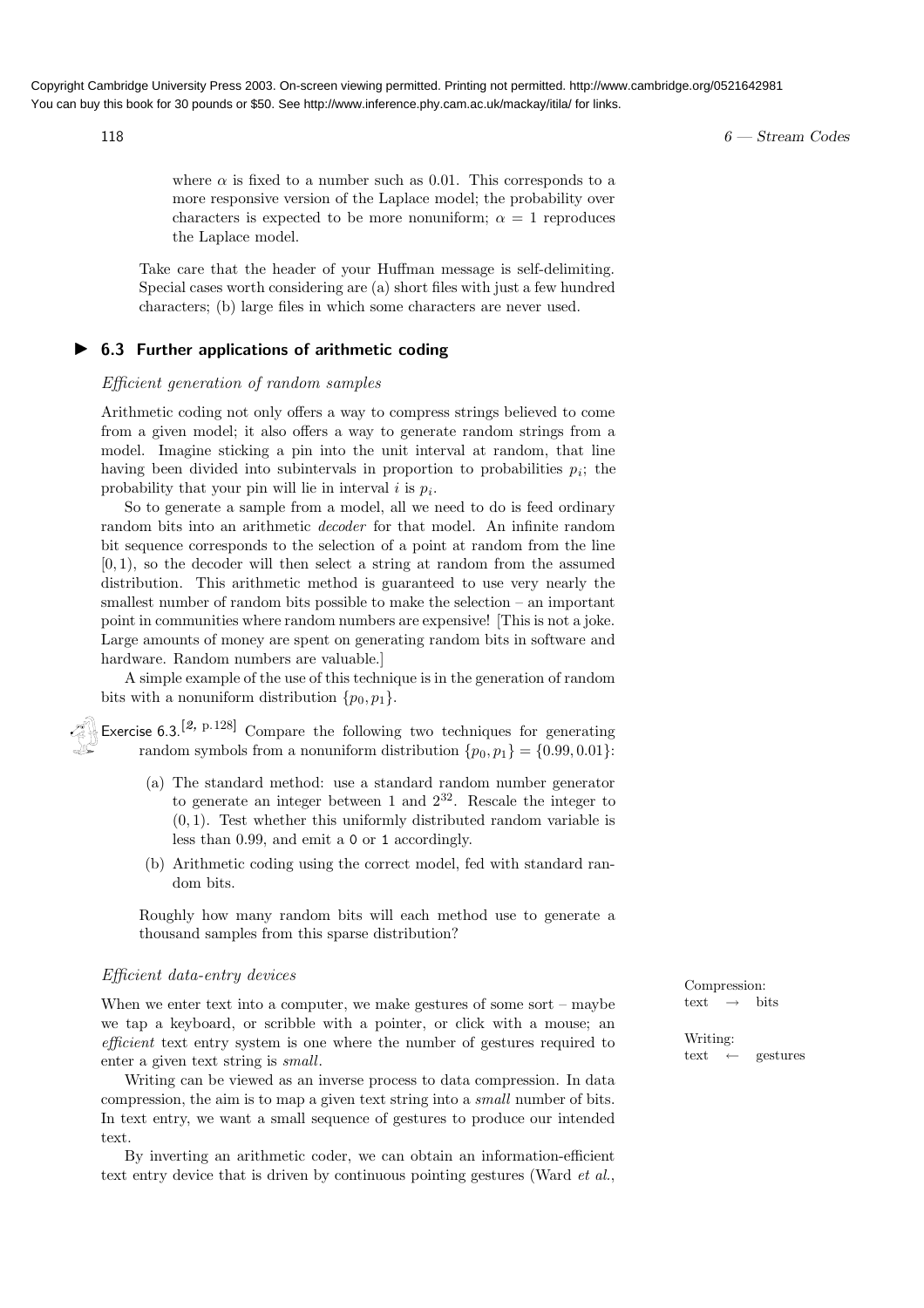6.4: Lempel–Ziv coding 119

2000). In this system, called Dasher, the user zooms in on the unit interval to locate the interval corresponding to their intended string, in the same style as figure 6.4. A language model (exactly as used in text compression) controls the sizes of the intervals such that probable strings are quick and easy to identify. After an hour's practice, a novice user can write with one finger driving Dasher at about 25 words per minute – that's about half their normal ten-finger typing speed on a regular keyboard. It's even possible to write at 25 words per minute, hands-free, using gaze direction to drive Dasher (Ward and MacKay, 2002). Dasher is available as free software for various platforms.<sup>1</sup>

#### ▶ 6.4 Lempel-Ziv coding

The Lempel–Ziv algorithms, which are widely used for data compression (e.g., the compress and gzip commands), are different in philosophy to arithmetic coding. There is no separation between modelling and coding, and no opportunity for explicit modelling.

#### Basic Lempel–Ziv algorithm

The method of compression is to replace a substring with a pointer to an earlier occurrence of the same substring. For example if the string is 1011010100010.. . , we parse it into an ordered dictionary of substrings that have not appeared before as follows:  $\lambda$ , 1, 0, 11, 01, 010, 00, 10, ... We include the empty substring  $\lambda$  as the first substring in the dictionary and order the substrings in the dictionary by the order in which they emerged from the source. After every comma, we look along the next part of the input sequence until we have read a substring that has not been marked off before. A moment's reflection will confirm that this substring is longer by one bit than a substring that has occurred earlier in the dictionary. This means that we can encode each substring by giving a pointer to the earlier occurrence of that prefix and then sending the extra bit by which the new substring in the dictionary differs from the earlier substring. If, at the *n*th bit, we have enumerated  $s(n)$ substrings, then we can give the value of the pointer in  $\lceil \log_2 s(n) \rceil$  bits. The code for the above sequence is then as shown in the fourth line of the following table (with punctuation included for clarity), the upper lines indicating the source string and the value of  $s(n)$ :

| source substrings $\lambda$ 1 |  |                 |     |     | 00                                                              |  |
|-------------------------------|--|-----------------|-----|-----|-----------------------------------------------------------------|--|
| s(n)                          |  |                 |     |     |                                                                 |  |
| $s(n)_{\text{binary}}$        |  | 000 001 010 011 | 100 | 101 | 110                                                             |  |
| (pointer, bit)                |  |                 |     |     | $(0,1)$ $(0,0)$ $(01,1)$ $(10,1)$ $(100,0)$ $(010,0)$ $(001,0)$ |  |

Notice that the first pointer we send is empty, because, given that there is only one substring in the dictionary – the string  $\lambda$  – no bits are needed to convey the 'choice' of that substring as the prefix. The encoded string is 100011101100001000010. The encoding, in this simple case, is actually a longer string than the source string, because there was no obvious redundancy in the source string.

 $\triangleright$  Exercise 6.4.<sup>[2]</sup> Prove that *any* uniquely decodeable code from  $\{0,1\}^+$  to  ${0,1}^+$  necessarily makes some strings longer if it makes some strings shorter.

 $^1$ www.inference.phy.cam.ac.uk/dasher/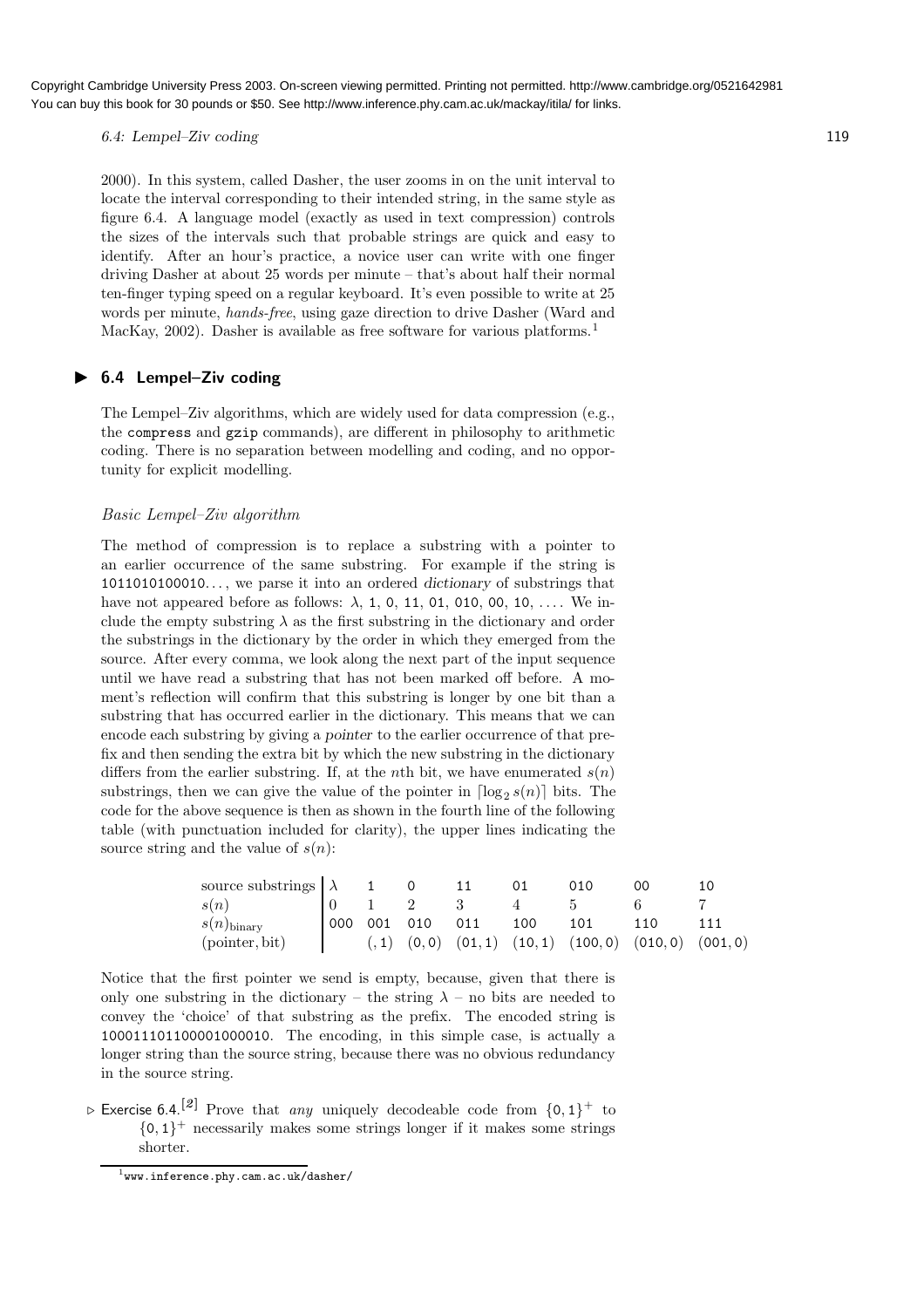#### $120$  6 — Stream Codes

One reason why the algorithm described above lengthens a lot of strings is because it is inefficient  $-$  it transmits unnecessary bits; to put it another way, its code is not complete. Once a substring in the dictionary has been joined there by both of its children, then we can be sure that it will not be needed (except possibly as part of our protocol for terminating a message); so at that point we could drop it from our dictionary of substrings and shuffle them all along one, thereby reducing the length of subsequent pointer messages. Equivalently, we could write the second prefix into the dictionary at the point previously occupied by the parent. A second unnecessary overhead is the transmission of the new bit in these cases – the second time a prefix is used, we can be sure of the identity of the next bit.

#### Decoding

The decoder again involves an identical twin at the decoding end who constructs the dictionary of substrings as the data are decoded.

- $\triangleright$  Exercise 6.5.<sup>[2, p.128]</sup> Encode the string 00000000000000000000000000 using the basic Lempel–Ziv algorithm described above.
- $\triangleright$  Fxercise 6.6.<sup>[2, p.128]</sup> Decode the string

#### 00101011101100100100011010101000011

that was encoded using the basic Lempel–Ziv algorithm.

#### Practicalities

In this description I have not discussed the method for terminating a string.

There are many variations on the Lempel–Ziv algorithm, all exploiting the same idea but using different procedures for dictionary management, etc. The resulting programs are fast, but their performance on compression of English text, although useful, does not match the standards set in the arithmetic coding literature.

#### Theoretical properties

In contrast to the block code, Huffman code, and arithmetic coding methods we discussed in the last three chapters, the Lempel–Ziv algorithm is defined without making any mention of a probabilistic model for the source. Yet, given any ergodic source (i.e., one that is memoryless on sufficiently long timescales), the Lempel–Ziv algorithm can be proven asymptotically to compress down to the entropy of the source. This is why it is called a 'universal' compression algorithm. For a proof of this property, see Cover and Thomas (1991).

It achieves its compression, however, only by memorizing substrings that have happened so that it has a short name for them the next time they occur. The asymptotic timescale on which this universal performance is achieved may, for many sources, be unfeasibly long, because the number of typical substrings that need memorizing may be enormous. The useful performance of the algorithm in practice is a reflection of the fact that many files contain multiple repetitions of particular short sequences of characters, a form of redundancy to which the algorithm is well suited.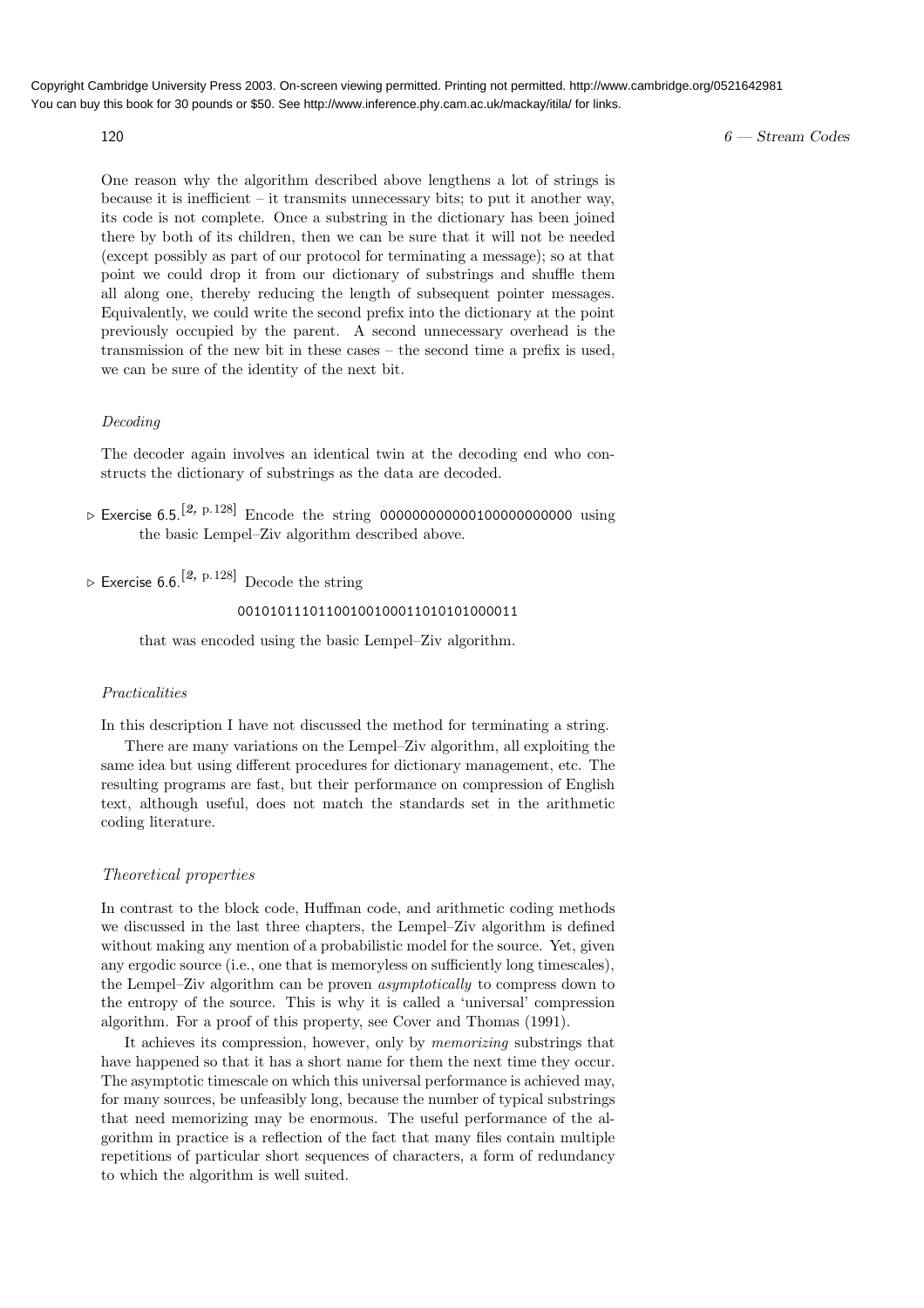6.5: Demonstration 121

#### Common ground

I have emphasized the difference in philosophy behind arithmetic coding and Lempel–Ziv coding. There is common ground between them, though: in principle, one can design adaptive probabilistic models, and thence arithmetic codes, that are 'universal', that is, models that will asymptotically compress any source in some class to within some factor (preferably 1) of its entropy. However, for practical purposes, I think such universal models can only be constructed if the class of sources is severely restricted. A general purpose compressor that can discover the probability distribution of any source would be a general purpose artificial intelligence! A general purpose artificial intelligence does not yet exist.

#### ▶ 6.5 Demonstration

An interactive aid for exploring arithmetic coding, dasher.tcl, is available.<sup>2</sup>

A demonstration arithmetic-coding software package written by Radford Neal<sup>3</sup> consists of encoding and decoding modules to which the user adds a module defining the probabilistic model. It should be emphasized that there is no single general-purpose arithmetic-coding compressor; a new model has to be written for each type of source. Radford Neal's package includes a simple adaptive model similar to the Bayesian model demonstrated in section 6.2. The results using this Laplace model should be viewed as a basic benchmark since it is the simplest possible probabilistic model  $-$  it simply assumes the characters in the file come independently from a fixed ensemble. The counts  ${F_i}$  of the symbols  ${a_i}$  are rescaled and rounded as the file is read such that all the counts lie between 1 and 256.

A state-of-the-art compressor for documents containing text and images, DjVu, uses arithmetic coding.<sup>4</sup> It uses a carefully designed approximate arithmetic coder for binary alphabets called the Z-coder (Bottou et al., 1998), which is much faster than the arithmetic coding software described above. One of the neat tricks the Z-coder uses is this: the adaptive model adapts only occasionally (to save on computer time), with the decision about when to adapt being pseudo-randomly controlled by whether the arithmetic encoder emitted a bit.

The JBIG image compression standard for binary images uses arithmetic coding with a context-dependent model, which adapts using a rule similar to Laplace's rule. PPM (Teahan, 1995) is a leading method for text compression, and it uses arithmetic coding.

There are many Lempel–Ziv-based programs. gzip is based on a version of Lempel–Ziv called 'LZ77'. compress is based on 'LZW'. In my experience the best is gzip, with compress being inferior on most files.

bzip is a block-sorting file compressor, which makes use of a neat hack called the Burrows–Wheeler transform (Burrows and Wheeler, 1994). This method is not based on an explicit probabilistic model, and it only works well for files larger than several thousand characters; but in practice it is a very effective compressor for files in which the context of a character is a good predictor for that character.<sup>5</sup>

 $^{2}$ http://www.inference.phy.cam.ac.uk/mackay/itprnn/softwareI.html

<sup>3</sup> ftp://ftp.cs.toronto.edu/pub/radford/www/ac.software.html

<sup>4</sup> http://www.djvuzone.org/

<sup>5</sup>There is a lot of information about the Burrows–Wheeler transform on the net. http://dogma.net/DataCompression/BWT.shtml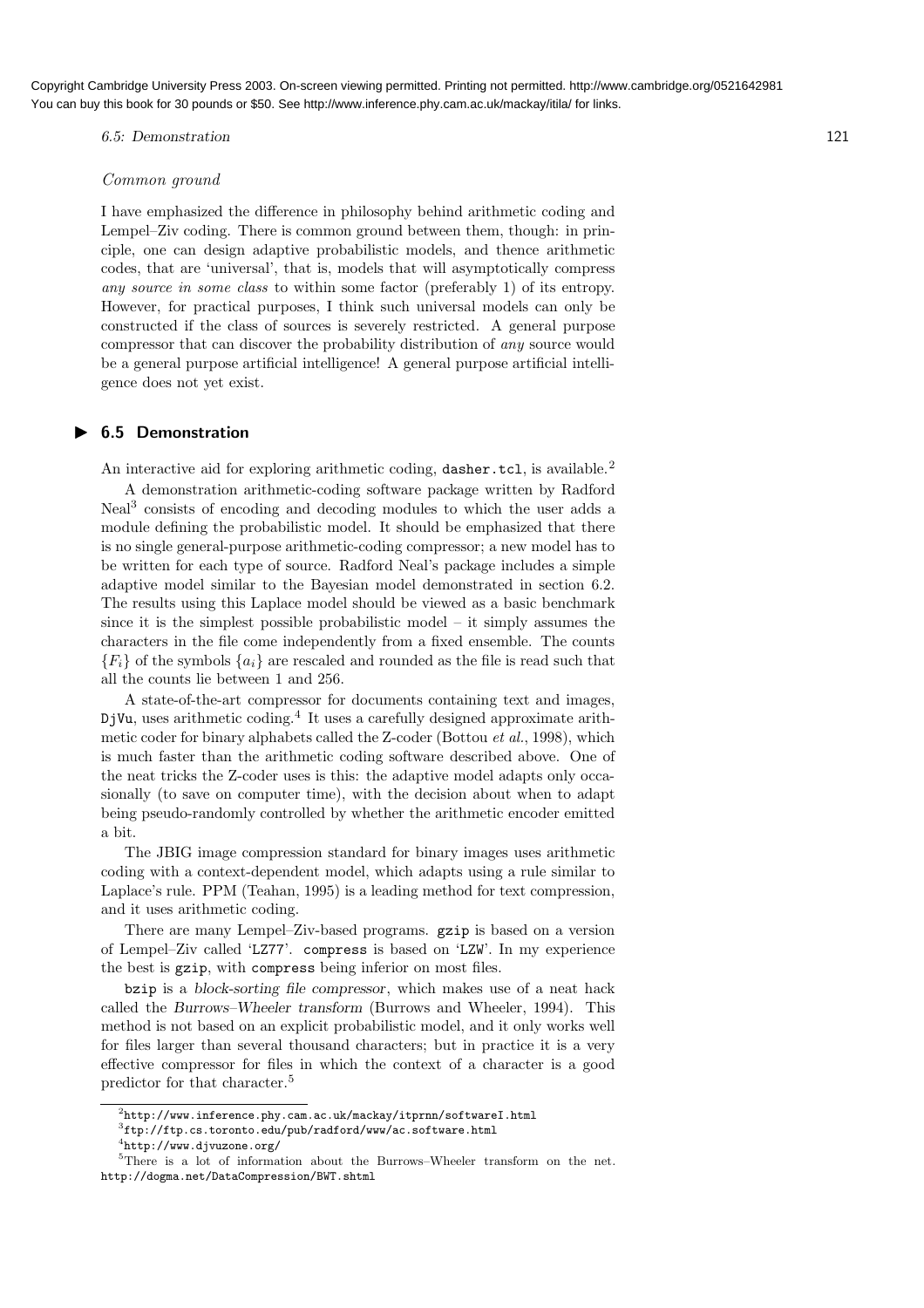### Compression of a text file

Table 6.6 gives the computer time in seconds taken and the compression achieved when these programs are applied to the LAT<sub>EX</sub> file containing the text of this chapter, of size 20,942 bytes.

| Method        | Compression<br>time/sec | Compressed size<br>(% age of $20,942$ ) | Uncompression<br>time/sec |
|---------------|-------------------------|-----------------------------------------|---------------------------|
| Laplace model | 0.28                    | 12974 (61%)                             | 0.32                      |
| gzip          | 0.10                    | 8177 (39%)                              | 0.01                      |
| compress      | 0.05                    | 10816 (51%)                             | 0.05                      |
| bzip          |                         | 7495 (36%)                              |                           |
| bzip2         |                         | 7640 (36%)                              |                           |
| ppmz          |                         | 6800 (32%)                              |                           |

Table 6.6. Comparison of compression algorithms applied to a text file.

#### Compression of a sparse file

Interestingly, gzip does not always do so well. Table 6.7 gives the compression achieved when these programs are applied to a text file containing  $10^6$ characters, each of which is either 0 and 1 with probabilities 0.99 and 0.01. The Laplace model is quite well matched to this source, and the benchmark arithmetic coder gives good performance, followed closely by compress; gzip, interestingly, is worst. An ideal model for this source would compress the file into about  $10^6H_2(0.01)/8 \simeq 10100$  bytes. The Laplace model compressor falls short of this performance because it is implemented using only eight-bit precision. The ppmz compressor compresses the best of all, but takes much more computer time.

| Method        | Compression<br>time/sec | Compressed size<br>bytes | Uncompression<br>time/sec |
|---------------|-------------------------|--------------------------|---------------------------|
| Laplace model | 0.45                    | 14 14 3 $(1.4\%)$        | 0.57                      |
| gzip          | 0.22                    | 20 646 (2.1%)            | 0.04                      |
| gzip --best+  | 1.63                    | $15553(1.6\%)$           | 0.05                      |
| compress      | 0.13                    | 14785 (1.5%)             | 0.03                      |
| bzip          | 0.30                    | $10\,903(1.09\%)$        | 0.17                      |
| bzip2         | 0.19                    | 11 260 (1.12%)           | 0.05                      |
| ppmz          | 533                     | 10447 (1.04%)            | 535                       |

Table 6.7. Comparison of compression algorithms applied to a random file of  $10^6$  characters, 99% 0s and 1% 1s.

#### ▶ 6.6 Summary

In the last three chapters we have studied three classes of data compression codes.

Fixed-length block codes (Chapter 4). These are mappings from a fixed number of source symbols to a fixed length binary message. Only a tiny fraction of the source strings are given an encoding. These codes were fun for identifying the entropy as the measure of compressibility but they are of little practical use.

 $122$  6 — Stream Codes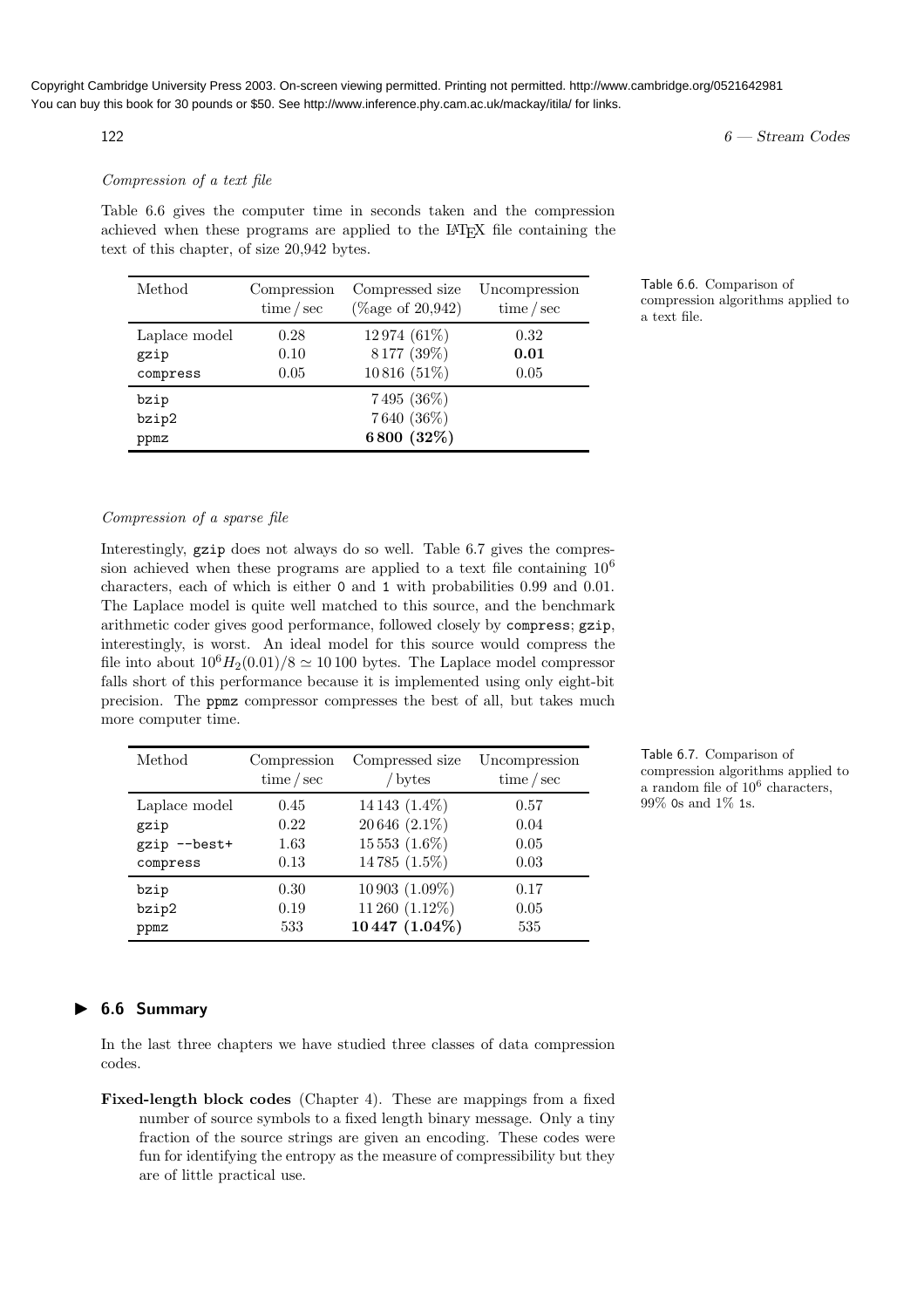#### 6.7: Exercises on stream codes 123

Symbol codes (Chapter 5). Symbol codes employ a variable length code for each symbol in the source alphabet, the codelengths being integer lengths determined by the probabilities of the symbols. Huffman's algorithm constructs an optimal symbol code for a given set of symbol probabilities.

Every source string has a uniquely decodeable encoding, and if the source symbols come from the assumed distribution then the symbol code will compress to an expected length L lying in the interval  $[H, H + 1]$ . Statistical fluctuations in the source may make the actual length longer or shorter than this mean length.

If the source is not well matched to the assumed distribution then the mean length is increased by the relative entropy  $D_{\text{KL}}$  between the source distribution and the code's implicit distribution. For sources with small entropy, the symbol has to emit at least one bit per source symbol; compression below one bit per source symbol can only be achieved by the cumbersome procedure of putting the source data into blocks.

- Stream codes. The distinctive property of stream codes, compared with symbol codes, is that they are not constrained to emit at least one bit for every symbol read from the source stream. So large numbers of source symbols may be coded into a smaller number of bits. This property could only be obtained using a symbol code if the source stream were somehow chopped into blocks.
	- Arithmetic codes combine a probabilistic model with an encoding algorithm that identifies each string with a sub-interval of  $[0, 1)$  of size equal to the probability of that string under the model. This code is almost optimal in the sense that the compressed length of a string x closely matches the Shannon information content of x given the probabilistic model. Arithmetic codes fit with the philosophy that good compression requires data modelling, in the form of an adaptive Bayesian model.
	- Lempel–Ziv codes are adaptive in the sense that they memorize strings that have already occurred. They are built on the philosophy that we don't know anything at all about what the probability distribution of the source will be, and we want a compression algorithm that will perform reasonably well whatever that distribution is.

Both arithmetic codes and Lempel–Ziv codes will fail to decode correctly if any of the bits of the compressed file are altered. So if compressed files are to be stored or transmitted over noisy media, error-correcting codes will be essential. Reliable communication over unreliable channels is the topic of Part II.

#### ▶ 6.7 Exercises on stream codes

Exercise 6.7.<sup>[2]</sup> Describe an arithmetic coding algorithm to encode random bit strings of length  $N$  and weight  $K$  (i.e.,  $K$  ones and  $N - K$  zeroes) where  $N$  and  $K$  are given.

For the case  $N = 5$ ,  $K = 2$  show in detail the intervals corresponding to all source substrings of lengths 1–5.

 $\triangleright$  Exercise 6.8.<sup>[2, p.128]</sup> How many bits are needed to specify a selection of K objects from  $N$  objects? ( $N$  and  $K$  are assumed to be known and the